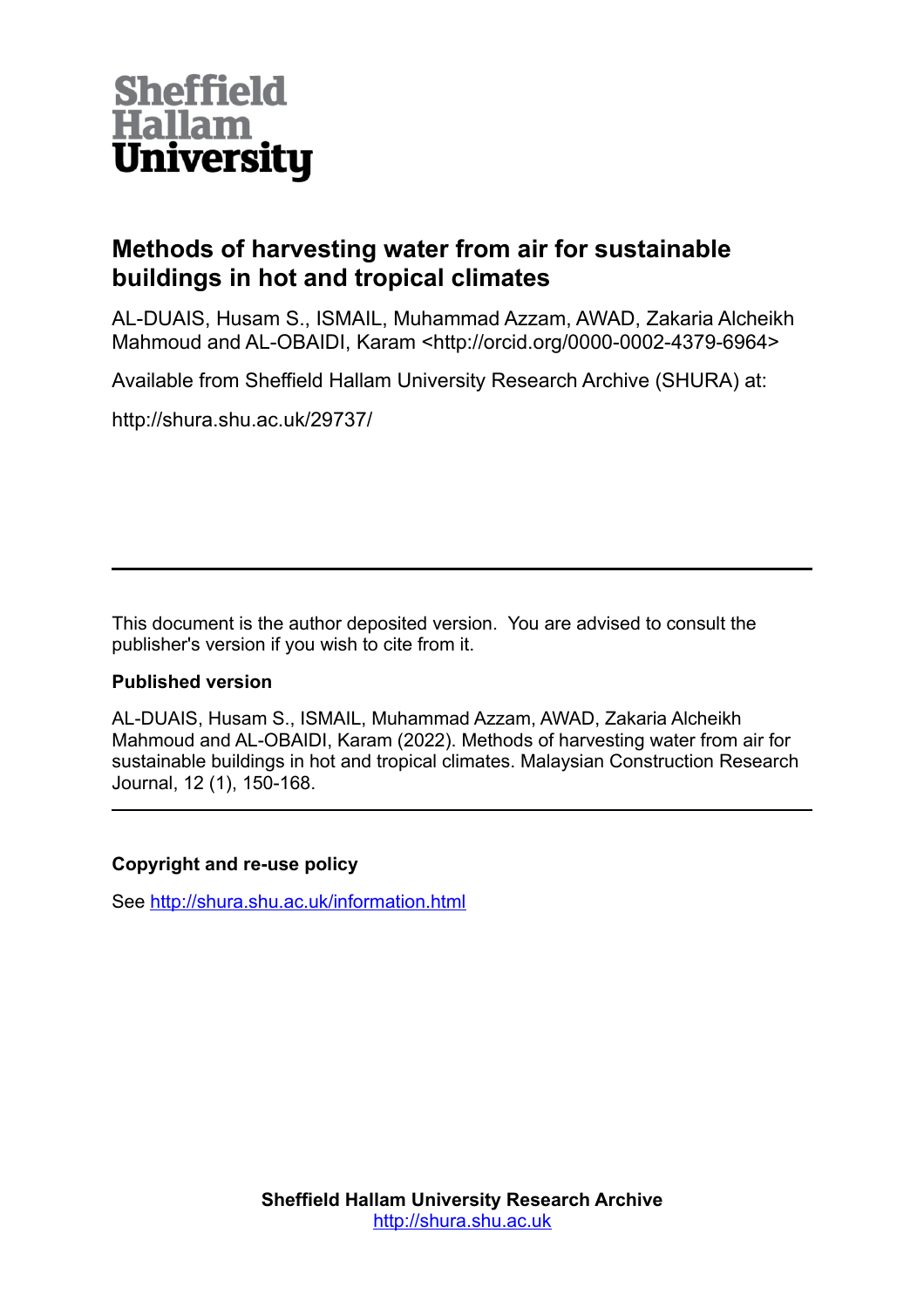# METHODS OF HARVESTING WATER FROM AIR FOR SUSTAINABLE BUILDINGS IN HOT AND TROPICAL CLIMATES

**Husam S. Al-Duais<sup>1</sup> , Muhammad Azzam Bin Ismail1\* , Zakaria Alcheikh Mahmoud Awad<sup>2</sup> and Karam M. Al-Obaidi<sup>3</sup>**

*<sup>1</sup>Department of Architecture, Faculty of Built Environment, University of Malaya, Kuala Lumpur 50603, Malaysia*

*<sup>2</sup>Department of Urban and Regional Planning, Faculty of Built Environment, University of Malaya, Kuala Lumpur 50603,*

#### *Malaysia*

*<sup>3</sup>Department of the Natural and Built Environment, College of Social Sciences and Arts, Sheffield Hallam University, Sheffield, UK*

#### **Abstract**

A rapid rise in demand for fresh and potable water every day has impacted global water resources that become an international matter of significant concern in keeping with the global population's fast growth. Although tropical countries receive abundant rainfall levels throughout the year, the lack of access and supply of clean water in many rural areas in this region considers an environmental challenge of this century. Atmospheric air represents a reservoir of clean water with an estimated quantity of 12,900 km<sup>3</sup>, while the amount of renewable fresh water on the planet is approximately 12,500 km<sup>3</sup>. Therefore, there is a need for new sustainable methods to provide a supplementary water supply for buildings. This research aims to examine passive methods and mechanisms of extracting water from ambient air that can be used in tropical buildings compared to rainwater harvesting systems. The methodology is based on a comprehensive review to explore the potentials methods, challenges and opportunities for collecting atmospheric water on-site in the tropics. Analytical evaluation of approaches, mechanisms, systems' productivity and performance was conducted. The research results revealed two technical ways that would be effective to extract water from humid air, namely: regenerative solar desiccant/collector and dew water condensation systems. This study would help to shape the application of Atmospheric Water Generation (AWG) that is expected to be more cost-effective, sustainable and adaptable to tropical building applications.

**Keywords:** *water issues; atmospheric water harvesting; rainwater harvesting; sustainable buildings; desiccant; dew collection; fog collection; tropics*

## **INTRODUCTION**

World Health Organization (WHO) stated there is only 2.5% freshwater, while the rest of the water is salty (WHO, 2021). In terms of atmosphere, it contains  $12,900 \text{km}^3$  of freshwater (Meran, Siehlow, & von Hirschhausen, 2021). Also, a percentage of 2.5% of freshwater makes 30% of groundwater, while 70% appears in the form of ice and snow, which represents less than 1% of freshwater available for human consumption (Alsharhan & Rizk, 2020; Eslami, Tajeddini, & Etaati, 2018). Although many countries enjoy plenty of water resources, the distribution of these resources is unequal, leading to water shortages in many urban regions.

Due to the rapid growth of the world's population, global water resources have become a critical international concern (SILVA, 2019). The rise of the worldwide population has increased clean water resources consumption, especially for people living in arid or semi-arid areas (Zhang, Huang, Chen, & Lai, 2017). Nevertheless, the increase in water consumption over the previous century was twice the global population growth (United Nations, 2021b; Vargas-Parra, Villalba, & Gabarrell, 2013). Access to clean water has become a crucial global concern for sustainable urban developments. Cities are increasingly growing, and their infrastructures are developing to meet residents' different needs. In order to adapt to current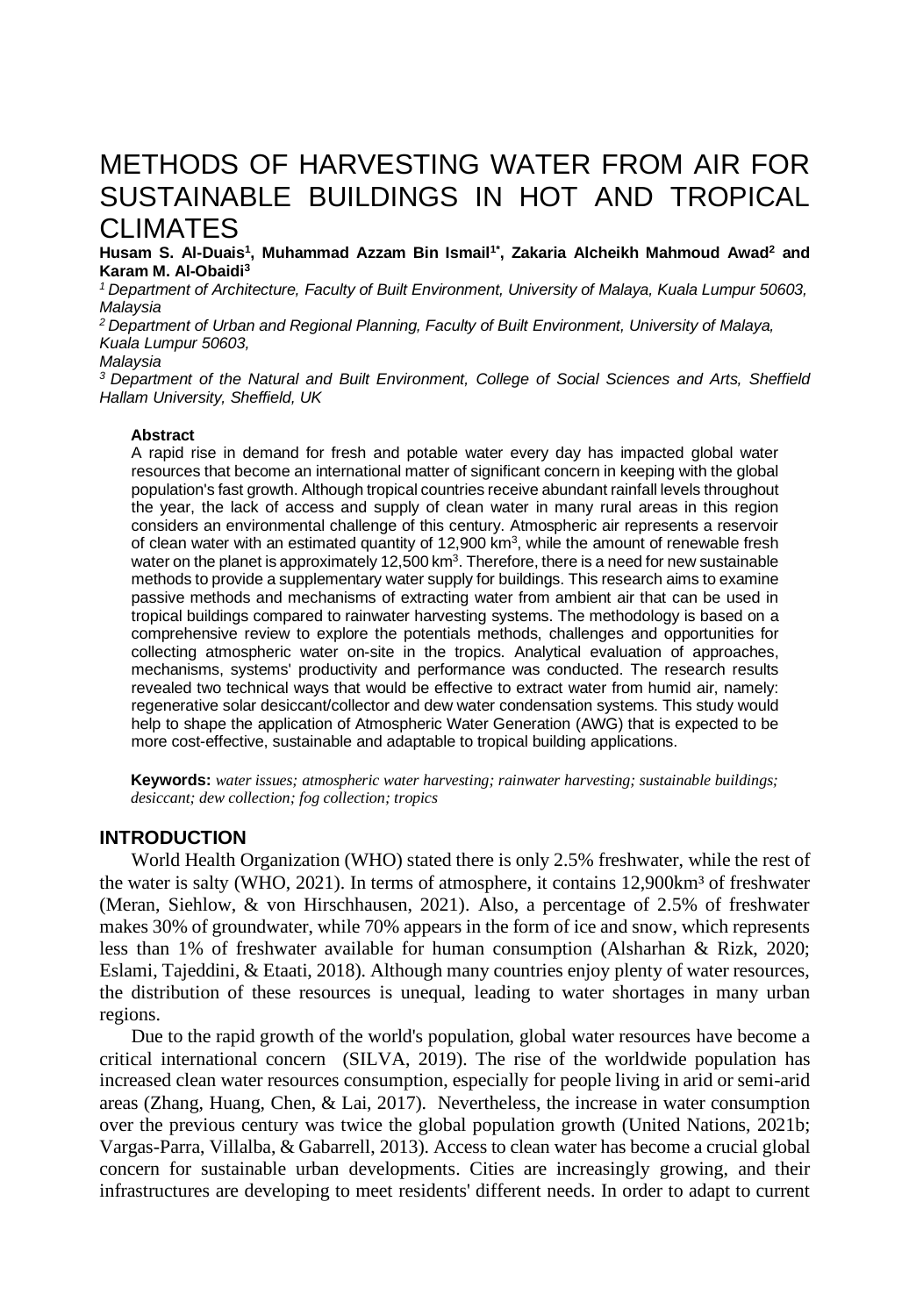demands, several studies have drawn attention to new solutions for creating a greener and smarter urban environment. Furthermore, the promotion of sustainable urban development calls for reducing reliance on desalinated water sources by decreasing of energy-intensive approaches to water treatment (Farreny et al., 2011).

Freshwater is vital for life and human well-being; however, people in many urban areas lack simple access to a secure and constant supply. Due to harmful human activities and emissions, natural freshwater resources, such as lakes and rivers, are decreasing. Besides, due to different factors, the amount of rainfall has been significantly reduced in many regions (e.g., global warming) (Mancosu, Snyder, Kyriakakis, & Spano, 2015). Inefficient water distribution, treatment and disposal systems that require vast quantities of capital and energy, resulting in unnecessary extra costs and environmental degradation, are another factor compounding the issue (Santos & Taveira-Pinto, 2013). In response to this situation, extensive efforts have been made, particularly in the last decade or so, to find and exploit alternative freshwater supplies. One of the promising solutions is water extraction from atmospheric air to solve freshwater scarcity in the tropical built environment. Several approaches have been introduced in the available literature. However, careful examination of the available and relevant literature points out the need for a study that introduces the approaches and analyses their technical features.

Based on this backdrop, this review article aimed to fill the gap in the literature and investigate a sustainable solution for the provision of drinking water in tropical buildings specifically linked to UN Sustainable Development Goals: G3. Good health and well-being and G6. Clean water and sanitation (United Nations, 2021a). To reach its aim, this study will examine passive methods and mechanisms of collecting water from ambient air, which would open a new possibility to be considered in tropical buildings. Accordingly, the sections below will illustrate the potentials and challenges of generating fresh water on-site using passive Atmospheric Water Generation (AWG) systems.

#### **METHODOLOGY**

A review of relevant published studies focusing mainly on those of the last decade from 2010 to 2020 was employed to assess the mechanisms, productivity, and acceptability capability of atmospheric water generation AWG to support the demand for fresh water at tropical buildings for water sustainability. Web of science, science direct, Scopus and published official reports constituted the main sources of material for the analysis in this study.

A concept was developed from different sources through content analysis of the literature, and the research flow was divided into two stages: tropical water issues and passive methods of atmospheric water harvesting (Figure 1). The first stage analysed the current water issues in tropical regions and buildings. Accordingly, the second stage investigated the passive methods for sustainable water supply from the air, which then categorised based on its occurrence into drops collection and drops coalition. Drops collection included rainwater harvesting systems (RWH), whereas drops coalition, which refers to AWG, involved fog collection, dew condensation and vapour sorption/ desorption using desiccant materials. The analytical evaluation was conducted on the passive systems based on their mechanisms, systems' performance and productivity aspects. Subsequently, the study highlighted the challenges and opportunities of implementing AWG systems in tropical buildings.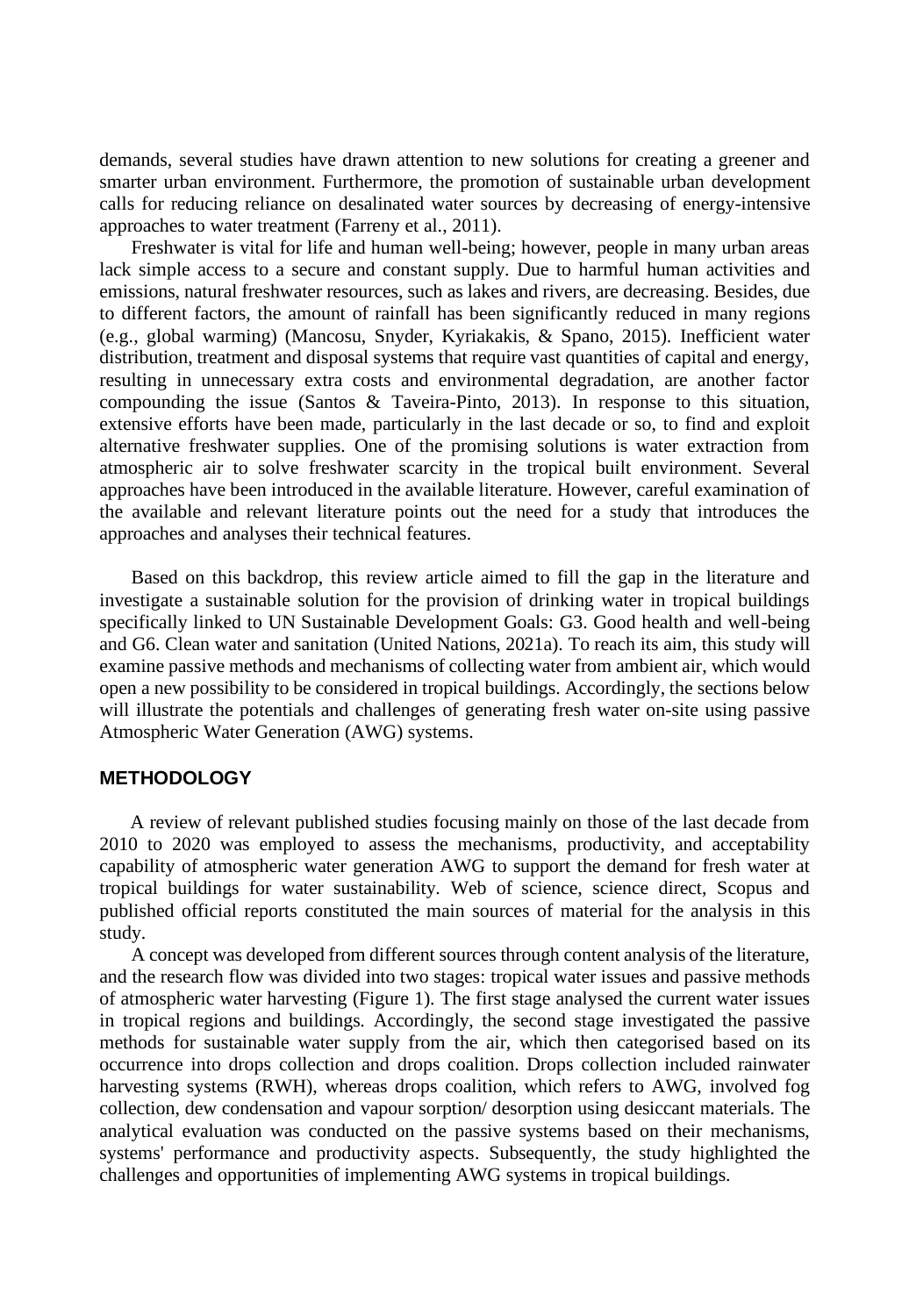

**Figure 1**: Review framework for the study.

### **WATER ISSUES IN THE TROPICAL BUILT ENVIRONMENT**

Increased global temperatures led to a rise in cyclones, hurricanes and floods in many areas of the world (Veenema et al., 2017). In terms of economic development and urbanisation, tropical regions such as Southeast Asia are considered one of the world's most dynamic regions. At the same time, the area is also vulnerable to many hydro-meteorological hazards that are likely to worsen due to climate change. Lorenzo and Kinzig (2020) emphasised that more severe disasters, particularly floods, could immediately decrease water quality after the event and for more extended periods of time, and lead to damage of infrastructure in many tropical countries. Furthermore, climate change-related water disasters (CCRWDs) have a detrimental effect on communities and people's health (Veenema et al., 2017). Moreover, Marcotullio (2007) argued at a lower level of income, the problems in water are numerous, such as increased access to drinking water and sanitation and increased flood planning.

Moreover, over the last few decades, Malaysia has never had a dire water crisis. However, rainfalls in Malaysia are unevenly distributed, leaving some areas dry and the other regions flooded. Particularly in cities such as Kuala Lumpur, Selangor and Putrajaya, despite the tropical climate and rich water resources, water is scarce sometimes (Lee, Mokhtar, Hanafiah, Halim, & Badusah, 2016). El Nino's phenomenon, which caused a severe drought in 1997/98, exacerbated this situation, with significant consequences for the country, particularly for the public water supply sector and residents. Afshar and Suhaimi (2018) found that Water resources in Kuching might not be viable for much longer, as the existing water supplies sources are almost at their height for catchments. Although the effect of climate change on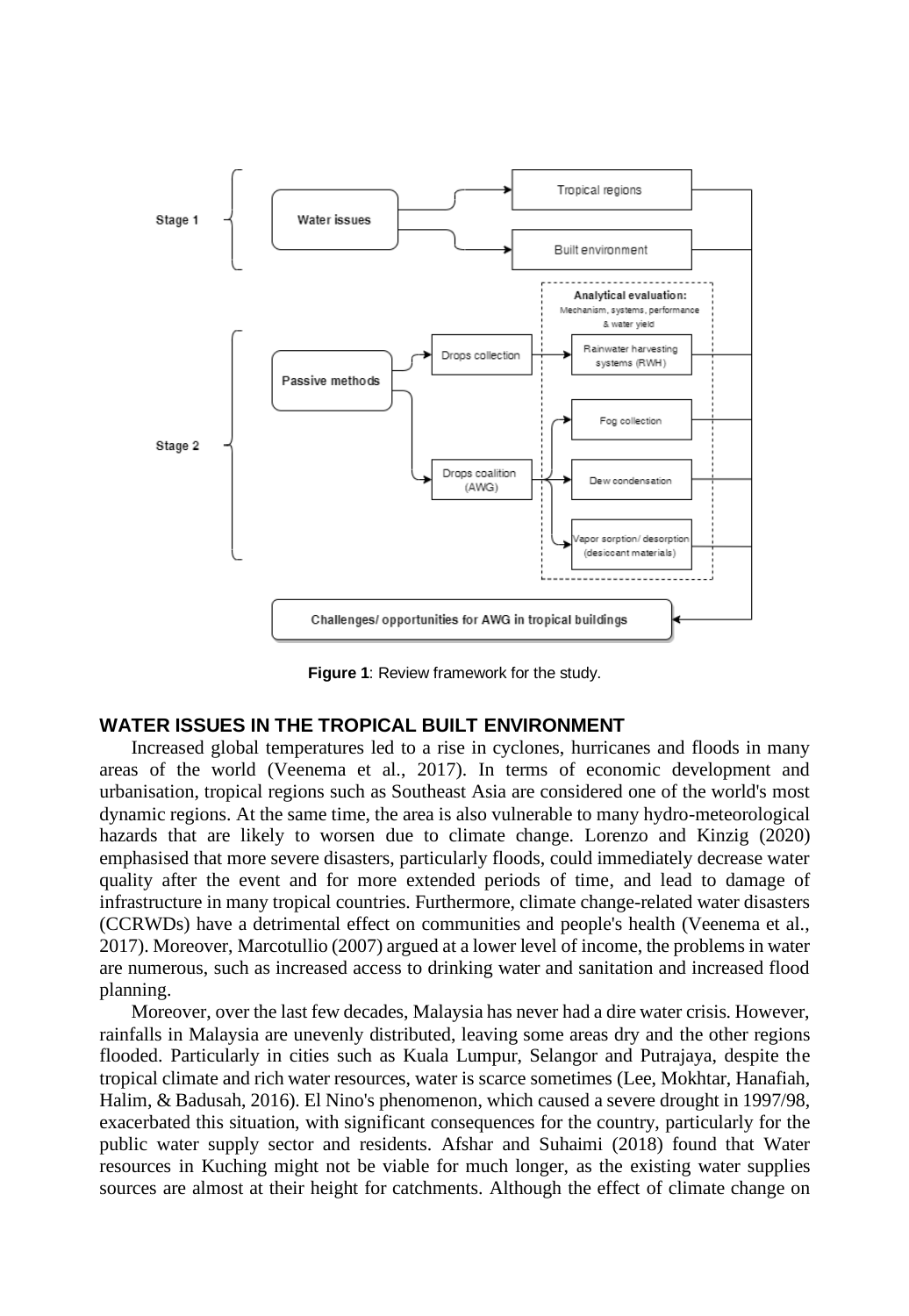water security in the tropical regions has been widely discussed, the alternatives for water production on-site to overcome water security and issues in the built environment have not been explored in as much detail (Biggs et al., 2014; Biswas & Seetharam, 2008; Weiss, 2009).

Many studies have been conducted on atmospheric water generation in the built environment. For example, Sivaram, Mande, Premalatha, and Arunagiri (2020) proposed a building integrated passive solar power technology (BIPSET) for water and power generation. The system is composed of a solar still, PV and combined with a chimney. However, the brackish water was needed to be used inside the solar still. Bradshaw (2016) proposed an airwater generator (AWG) attached to the building roof. The study employed pre-fabricated heat sinks utilising thermoelectric units to produce water from the air.

Energy use and carbon emissions are often the primary targets in green construction efforts. Even though clean, potable water is sometimes ignored, water is still a critical resource to daily life. Thus, devices of providing water to buildings have a tremendous effect on municipal water supply (Craig, 2009).

Proponents of green buildings argue that the built environment is the main factor in energy consumption and carbon emissions. So, the design and modification of buildings and their operations significantly reduce these issues. This concept is also applicable to water consumption. Even though it is challenging to achieve net-zero water buildings, reducing water consumption in every building has a major impact on alleviating the pressure on freshwater sources (Joustra & Yeh, 2015). Therefore, there is a need to improve novel systems capable of generating water on-site with little energy consumption or even reducing water quantity to be piped from distant locations.

## **RAINWATER HARVESTING SYSTEMS**

Rainwater harvesting has a well-established historical past as a water conservation theory and supply (Haut, Mays, Han, Passchier, & Angelakis, 2015). In almost every part of the world, all communities have widely used this method. RWH has emerged as one of the interventions in response to climate changes that strengthen human society's resistance to water scarcity (DeNicola, Aburizaiza, Siddique, Khwaja, & Carpenter, 2015). RWH consists of the concentration, capture, storage, and treatment of rainwater from vertical and horizontal surfaces in urban environments, including rooftops, courtyards, terraces, and other impervious on-site building surfaces. There is a wide range of civic uses of the rainwater collected (for example toilet flushing, washing, garden irrigation, clean-up on the terrace, other intermittent outdoor applications, such as vehicle washing) (Campisano et al., 2017).

Numerous factors affect the sustainability of RWH in the built environment. These include social acceptability, quality of water and the ability to fulfil household requirements due to spatial and temporal rainfall variation (Neibaur, 2015). Water quality is an essential factor in the viability of RWH since it has a direct effect on human health (Baguma, Loiskandl, Darnhofer, Jung, & Hauser, 2010). Many studies show rainwater is usually cleaner, whereas pollution can occur once rainwater interacts with the atmosphere, roof, or storage tank (Helmreich & Horn, 2009; Schets, Italiaander, Van Den Berg, & de Roda Husman, 2010). Moreover, few studies have usually concluded that most of the rainwater's physio-chemical characteristics follow WHO guidelines (Chang, McBroom, & Beasley, 2004; Neibaur, 2015; Quaghebeur et al., 2019). Several other RWH studies indicated that stored water is contaminated by bacteria which exceeds WHO guidelines due to poor system design and poor maintenance (Domènech, Heijnen, & Saurí, 2012; Hafizi Md Lani, Yusop, & Syafiuddin, 2018; Islam, Akber, Rahman, Islam, & Kabir, 2019; Ward, Memon, & Butler, 2010). The functional feasibility and reliability of RWH mean that these systems are capable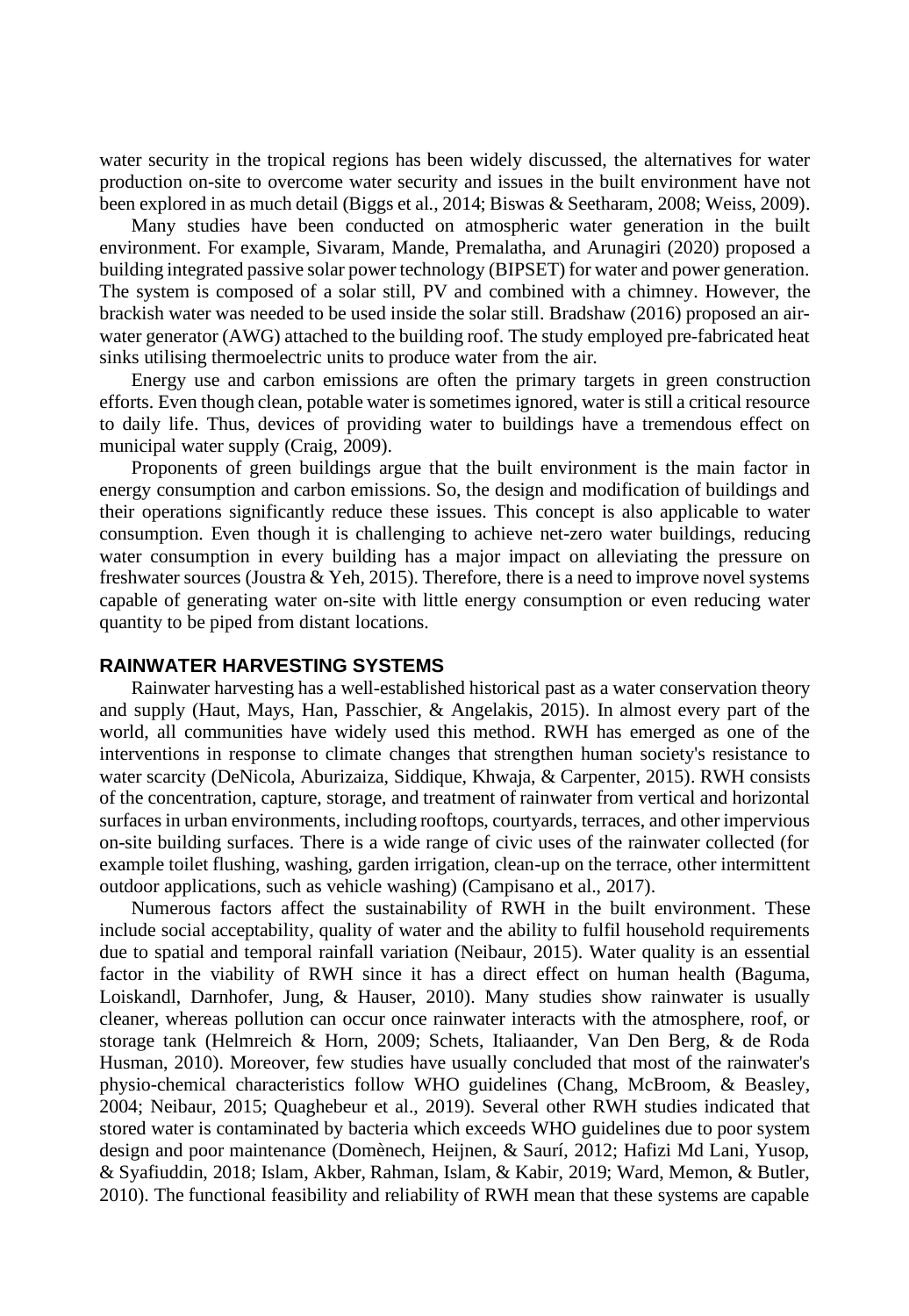of satisfying household water demands. The temporal distribution of rainfall, consumer demand, catchment size and storage capacity affect RWH efficiency (Notaro, Liuzzo, & Freni, 2016). The predicted precipitation trends showed that feasible RWH systems are expected to be influenced by climate change.

Although Malaysia has large quantities of water resources, some areas now have water shortages (Ern Lee, Mokhtar, Mohd Hanafiah, Abdul Halim, & Badusah, 2016). The rising water demand has led to attempts to search for alternative water sources. As part of the solutions to alleviate the water shortage problem, the government suggested harvesting rainwater. The Malaysian government started encouraging the use of RWH in 1999 (Hafizi Md Lani et al., 2018). RWH has begun to achieve practical implementation with the recently increased water scarcity and rationing events. Besides, Lee et al. (2016) explored rainwater harvesting possibilities under the fluctuated climate in Malaysia. Five interconnected dilemmas were identified, namely: environmental, political, economic, social and technological aspects. In order to consolidate RWH as an alternate water supply, these issues must be addressed in planning, financing, construction, operation and maintenance. Accordingly, RWH systems could be useful in the tropical regions that enjoyed high rainfall levels; however, it needs a proper design and strategies to be applied to the tropical buildings.

## **PASSIVE SYSTEMS FOR ATMOSPHERIC WATER GENERATION**

Extracting water from humid air is not a new technique. In this area of ancient Byzantium and particularly Theodosia, massive, mysterious structures condense the dew inside them and provide the inhabitants of the cities with sufficient freshwater supply, sited at (Carvajal et al., 2018) from (Zibold, 1905).

There are essentially three main approaches to collect water from the air: namely dew condensation, fog collection and direct vapour sorption/desorption (desiccants materials) as follow:

- 1. Dew condensing by exposure of air to surface temperatures is lower than the air dew point's temperature.
- 2. Fog collection.
- 3. Absorption of water from atmospheric air utilising desiccant materials with subsequent desiccant regeneration.

The first method cools down atmospheric air below the dew point temperature, but it is a very complicated and costly method. The second method increases water production higher than in other ways. Still, this method might only be implemented in specific regions, especially those with 100% relative humidity and an adequate wind speed level. In the third method, a desiccant is used to absorb humidity from the atmospheric air during nighttime, which then uses a heat source, such as solar energy, to generate moisture that is condensed after that. This method generates an acceptable amount of water, and it is easier and cheaper than the other methods. More details about the aforementioned atmospheric water generation approaches will be discussed in the following sections.

#### **Dew condensation**

Since the radiative cooling mechanisms, physics and thermodynamics of condensation surfaces are more precisely understood, dew collections have grown in the last 20 years (Tomaszkiewicz, Abou Najm, Beysens, Alameddine, & El-Fadel, 2015). Though relatively limited yields, dew positions themselves are a viable water substitute, as they occur in many places worldwide naturally and often.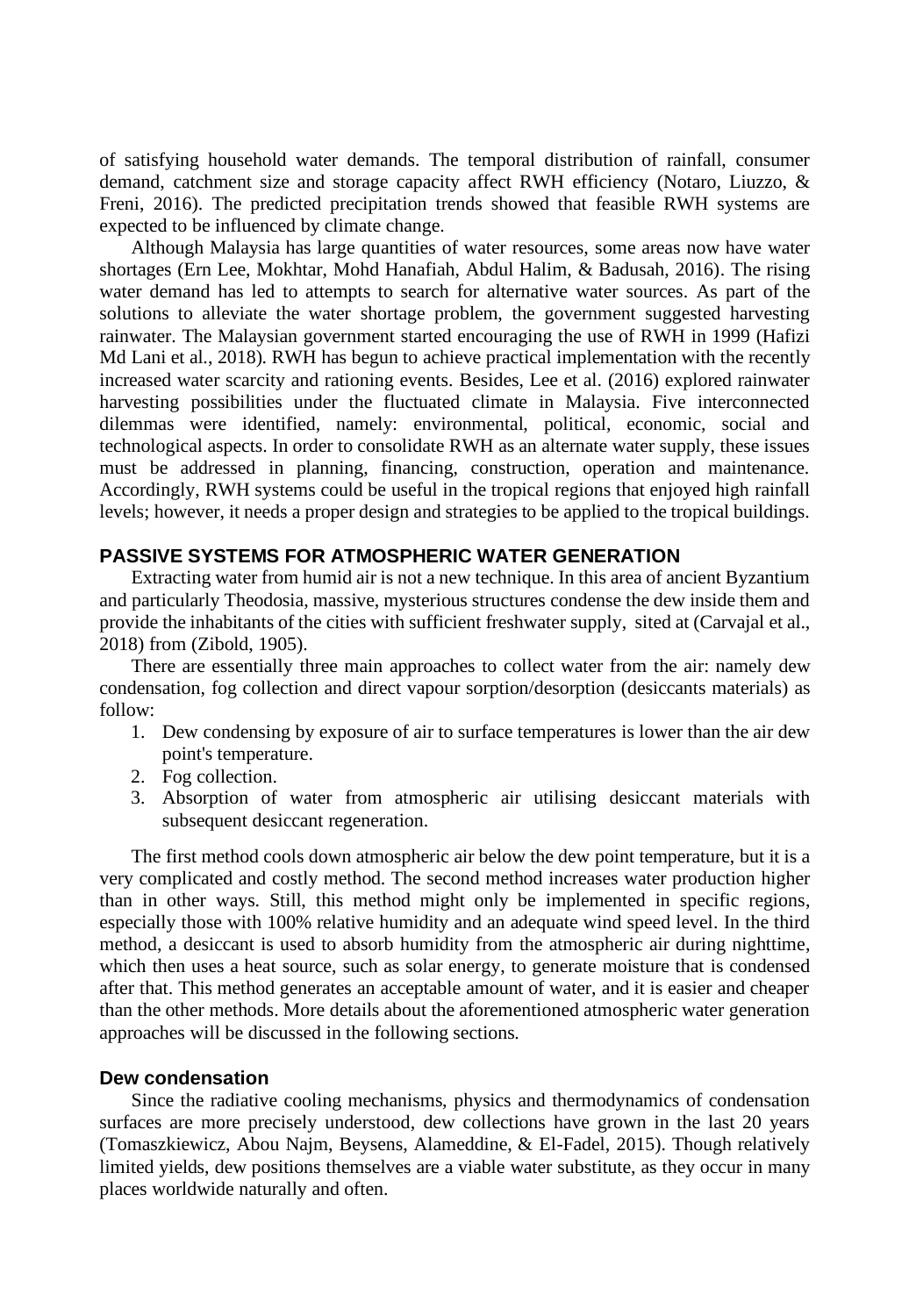The formation of dew is a transition step from vapour to fluid or condensation. The formation process can be represented by four physical processes that repeat many times during a dew event: heterogeneous nucleation, droplet growth, renucleation and removal of droplets (Figure 2) (Tomaszkiewicz et al., 2015). Dew condensation occurs primarily when the environmental temperature is lowest, and relative humidity is usually the highest (Late at night and around sunrise the most favourable conditions for dew gathering).

The upper limit of the dew yield is  $0.8 \text{ kg/day/m}^2$  based on the radiation cooling capacity available for condensation; however, in arid and semi-arid climates, the maximum observed dew water outputs generally fall within  $0.3 - 0.6$  kg/day/m<sup>2</sup> (Khalil et al., 2016; Tu, Wang, Zhang, & Wang, 2018). The process is usually restricted by radiative heat exchange rates, climate conditions and surface characteristics. In particular, weather conditions decide the ratio between latent and sensible heat between ambient air and the surface.



**Figure. 2:** Dew formation process (Tomaszkiewicz et al., 2015).

Due to the dependence of radiative systems on the physical processes of dew formation, their design must be optimised to allow surface cooling without any external input of energy. A variety of factors are essential for improving yield. Firstly, maximising the condensing surface's infrared wavelength emitting properties is necessary to enable night surface cooling. Secondly, the visible light absorption must be decreased to prevent the condenser from heating up during the day (i.e., white materials). Third, the wind's heating effect must be minimised by reducing its velocity, typically accomplished by a tilt angle on the condenser or a particular shape. Fourth, to recover much of the water, a hydrophilic surface is required to collect it in a reservoir and prevent early morning water evaporation. Finally, a light condenser is necessary to minimise heat inertia, make it easier to adjust the surface temperature and have adequate insulation to prevent heat transfer from the ground (Khalil et al., 2016; Tu et al., 2018).

Passive cooling device study involves research on materials with low emissivity surfaces. Sharan (2011) investigated three condensed surface types that were analysed: galvanised iron  $(GI)$ , commercial aluminium sheets and PETB-films (polyethylene blended with 5% TiO<sub>2</sub> and  $2\%$  BaSO<sub>4</sub>), as shown in Figure 3. The condensing surfaces were evaluated as a 1 m x 1 m radiative condenser mounted in northwest India's semi-arid coastal area. The quantity of water obtained on most nights (60 %) ranged more or less consistently between 0.05 and 0.25 mm from the daily data collected over 2-year periods in 2004 and 2005. The maximum collection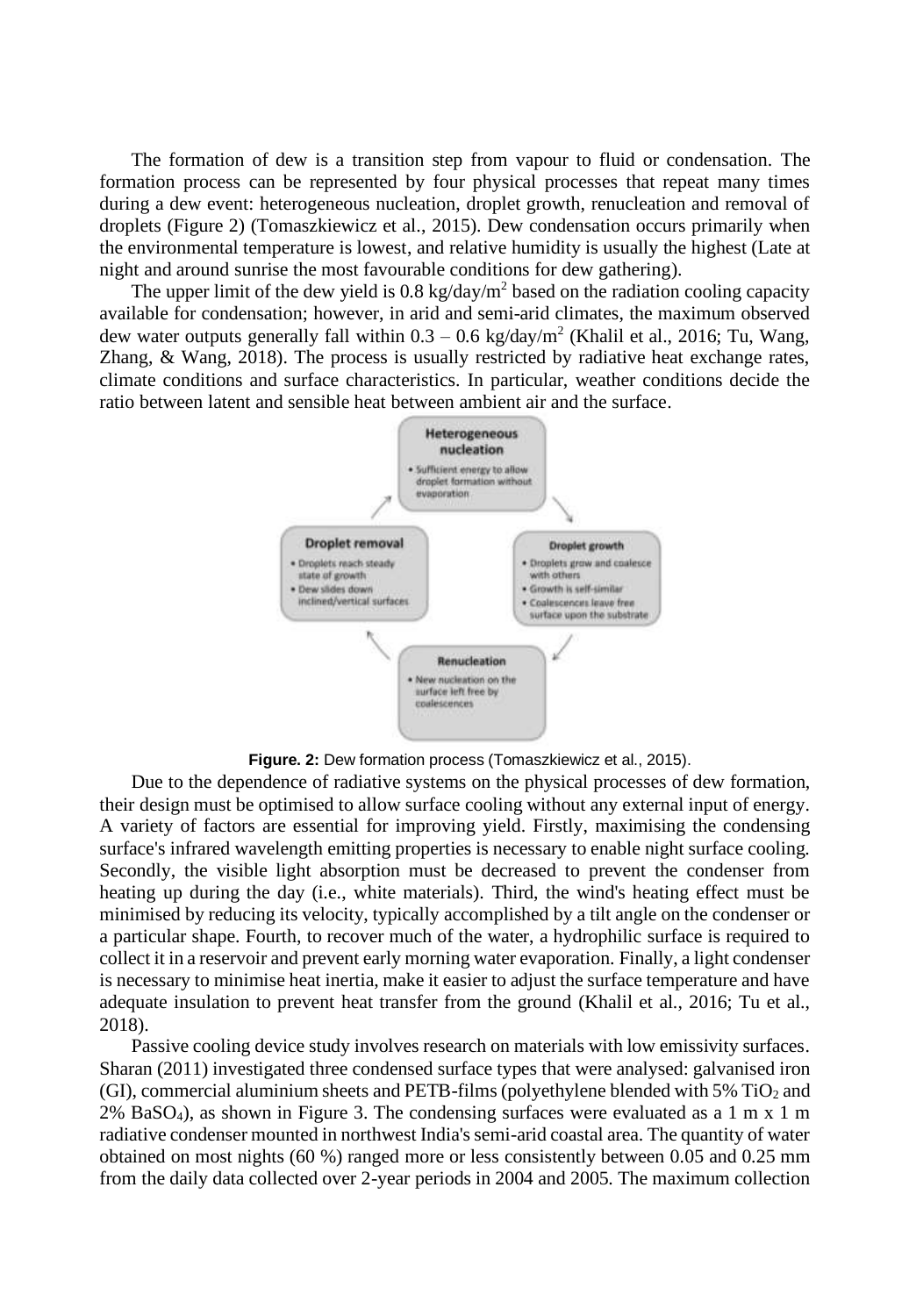was in the PETB sheet (19.4 mm), followed by GI (15.6 mm) and aluminium (9 mm) from all three surfaces measured.



**Figure 3:** Different types of condenser surfaces investigated (Sharan, 2011).

The largest dew and rainwater collecting system worldwide was constructed in 2006 at Panandhro in the semi-arid area of Kutch (NW India) (Sharan, Clus, Singh, Muselli, & Beysens, 2011). This big dew condenser has a surface area of  $850 \text{ m}^2$  net with ten ridge-andtrough modules that output a total of 6545 l for 2007, equal to 7.7 mm/day with a total registered maximum collection rate of 251.4 l/night (0.3 mm). This condenser can collect rain in addition to the dew, and sometimes it collects fog.

#### **Fog collection**

Fog harvesters are not a new technology; they have been in use for many years by many cultures worldwide. A rectangular mesh perpendicular to the wind, which collects fog droplets, is the standard way to capture fog water. If the water droplets carried by the wind are exposed to a foggy environment, they are forced against the mesh and trapped. The droplets continue to grow after successive impacts so that they are too large to fall through gravity, and a gutter moves water into a reservoir, as shown in Figure 4 (Park, Chhatre, Srinivasan, Cohen, & McKinley, 2013). Today fog collection is considered one of the most passive and sustainable way of producing ambient water as they do not need any power to work and use only the changes in temperature and energy during the day to condense water into the mesh.



**Figure 4:** Basic mechanism of fog collection (Park et al., 2013).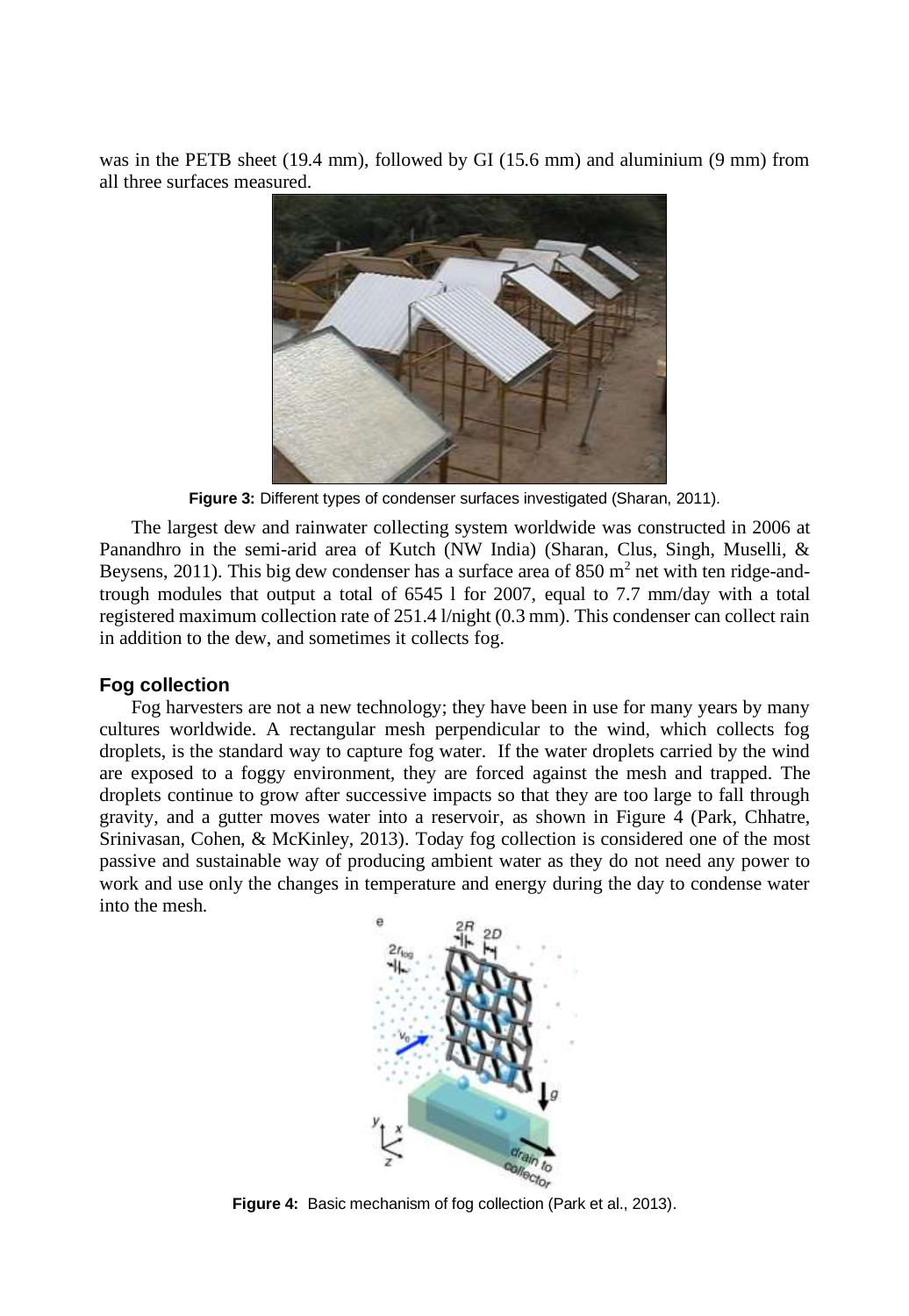The successful initiatives influenced the development and implementation of similar fog collection projects in many areas of the world today (Batisha, 2015). Most sophisticated fog systems have a capacity of 2–11.8 kg/day/ $m^2$  in water generation, as summarised by Tu et al. (2018) as shown in Table 1.

| Reference                           | <b>Material</b>           | Location                 | Operation<br>year | Fog<br>days/<br>year | <b>Elevation</b><br>m | <b>SWP</b><br>kg/day/<br>m <sup>2</sup> | Method |
|-------------------------------------|---------------------------|--------------------------|-------------------|----------------------|-----------------------|-----------------------------------------|--------|
| (MacQuarrie et al.,<br>2001)        | Raschel 65%<br>shadow net | Nepal                    | 2001-2010         | 122                  | 3750                  | 3.7                                     | Exp.   |
| (Fessehaye et al.,<br>2014)         |                           | Peru                     | 1995-1999         | 210                  | 800                   | 11.8                                    | Exp.   |
| (Olivier & De<br>Rautenbach, 2002)  | Polypropylene<br>varn     | South Africa             | 1999-2001         | 184                  | 1600                  | 4.6                                     | Exp.   |
| (Marzol, Sánchez, &<br>Yanes, 2011) |                           | Canary<br>Islands        | 2000-2010         | 354                  | 700                   | 10                                      | Exp.   |
| (Larrain et al., 2002)              | Raschel mesh<br>type      | Chile (Alto<br>Patache)  | 1997-2000         | 365                  | 700                   | 7.8                                     | Exp.   |
| (Fessehaye et al.,<br>2014)         |                           | Guatemala<br>(tojquia)   | 2006-2010         | 210                  | 3300                  | 6                                       | Exp.   |
| (Fessehaye et al.,<br>2014)         |                           | Chile (padre<br>Hurtado) | 2010              | 365                  | 550                   | 2                                       | Exp.   |

**Table 1:** summary of the literature review on fog water collectors (Tu et al., 2018).

One of the key infrastructure expenses that made the device uneconomic and hydraulically challenging was the pipe's cost from collectors to consumers. Therefore, Abdul-Wahab, Al-Hinai, Al-Najar, and Al-Kalbani (2007) examined the potential of residential-type fog collectors built in the houses' vicinity (Figure 5). Schemenauer, Cereceda, and Osses (2003) revealed the following conditions should be met for a feasible and effective fog extraction project:

- 1. Fog has to occur regularly during the year and is likely to continue for a relatively long period.
- 2. The collection of fog water is mainly attributed to high-level locations with relatively high liquid water content.
- 3. The wind must accompany the aggregation of fog to enhance the performance.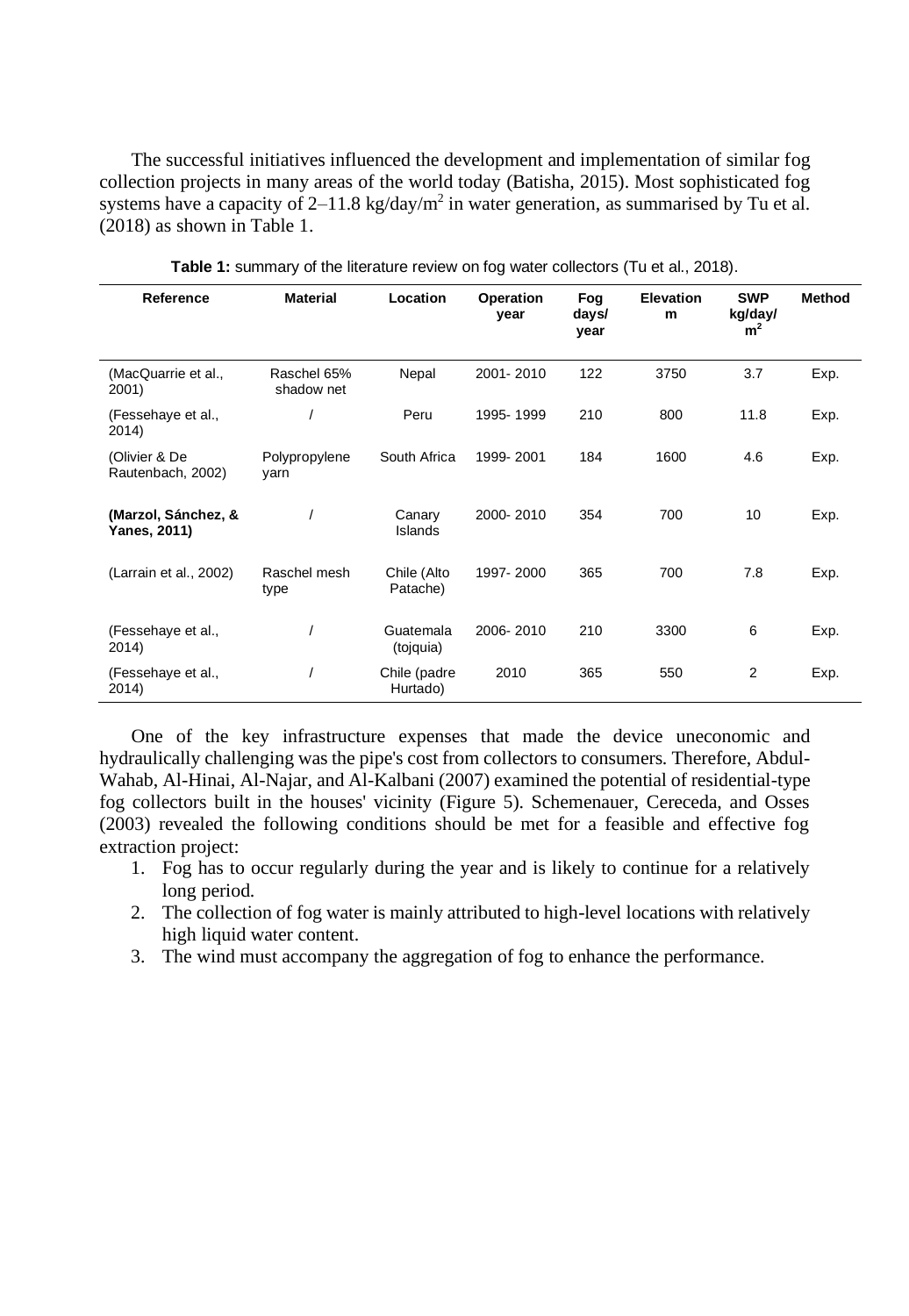

**Figure 5:** Fog collection project in Oman (Abdul-Wahab et al., 2007).

Today, the major challenge in the collection of fog is the low efficiency specified as the ratio from water reaching gutters to the normal water flux from the collector mesh (Montecinos, Carvajal, Cereceda, & Concha, 2018). Dual limitations are imposed on the wire meshes currently used to collect fog: coarse meshes do not efficiently catch microscopic fog droplets, whereas fine meshes suffer blocking. Shi, Anderson, Tulkoff, Kennedy, and Boreyko (2018) proposed a way of avoiding such problems; they replaced the conventional cross-like mesh using small-scale, vertically arranged wires. Furthermore, Tian et al. (2017) showed high efficiencies in the directional transport of water by spider-web mesh assembled by low-cost cavity-micro-fibre.

FogQuest is a non-profit with fog harvesters deployed worldwide, which started conducting its projects in 1987 (FogQuest, 2020). Since the mesh is installed as a wall, the high wind easily damages the mesh, as it is the weakest part of the structure. The evolution of the FogQuest is the Warka Water Tower designed by an architect (Hobson, 2016). It provides the user with a common space and shade. The tower is conical, 30 ft high and 13 ft in diameter. It costs approximately 1500 dollars and produces 80 l/day. Design opportunities remain in structural costs and size. However, these devices are highly reliant upon the filaments' size and material that form the net for the collection of fog and should therefore not be discarded as an excellent method of water supply mitigation.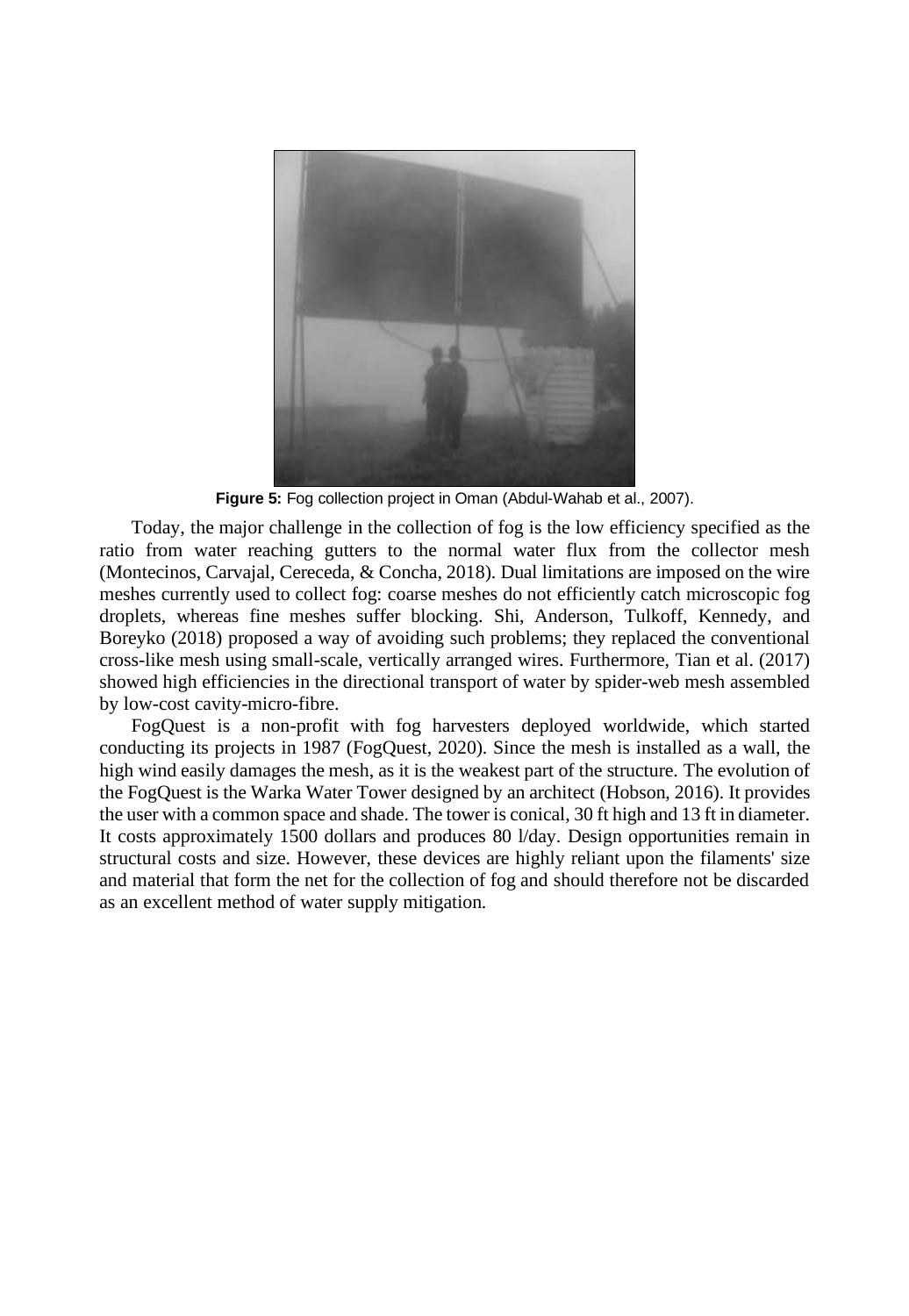

**Figure 6:** A community surrounds a warka water tower (Hobson, 2016).

## **Desiccant materials**

Desiccant materials are widely used in the harvesting of water from the ambient air. Mohamed, William, and Fatouh (2017) depicts the concept of a solar-driven air-water generation system (Figure 7).



**Night (absorption process)** Daytime (regeneration process)

**Figure 7:** Schematic of desiccant mechanism for water production from the air (Mohamed et al., 2017)

Many researchers have presented their work on water extraction using solid, liquid and composite desiccant materials from ambient air (Table 2). For instance, H. Gad, A. Hamed, and I. El-Sharkawy (2001) introduced an integrated desiccant/solar collector system (1.42 m x 1.42 m) to produce water from atmospheric air. This system's result showed that it could provide about 1.5  $1/m^2$ /day of pure water. At a glance of the absorption bed's design parameters, the sand weight to desiccant ratio affects the absorption rate and hence the rate of water generation. This issue is experimentally explored by (A. M. Hamed, 2003). Also, Kabeel (2007) proposed a pyramid system consisting of a multi-shelf solar system. In the experimental stage, the researchers used two pyramids with different beds. The first pyramid bed was built of saw wood, and the second one was made of cloth. The researchers saturated the beds with 30% CaCl2 solution. The findings showed that the cloth bed has better results. The cloth absorption reached 9 kg with 2.5 L/day m2 of water production (Figure 8a).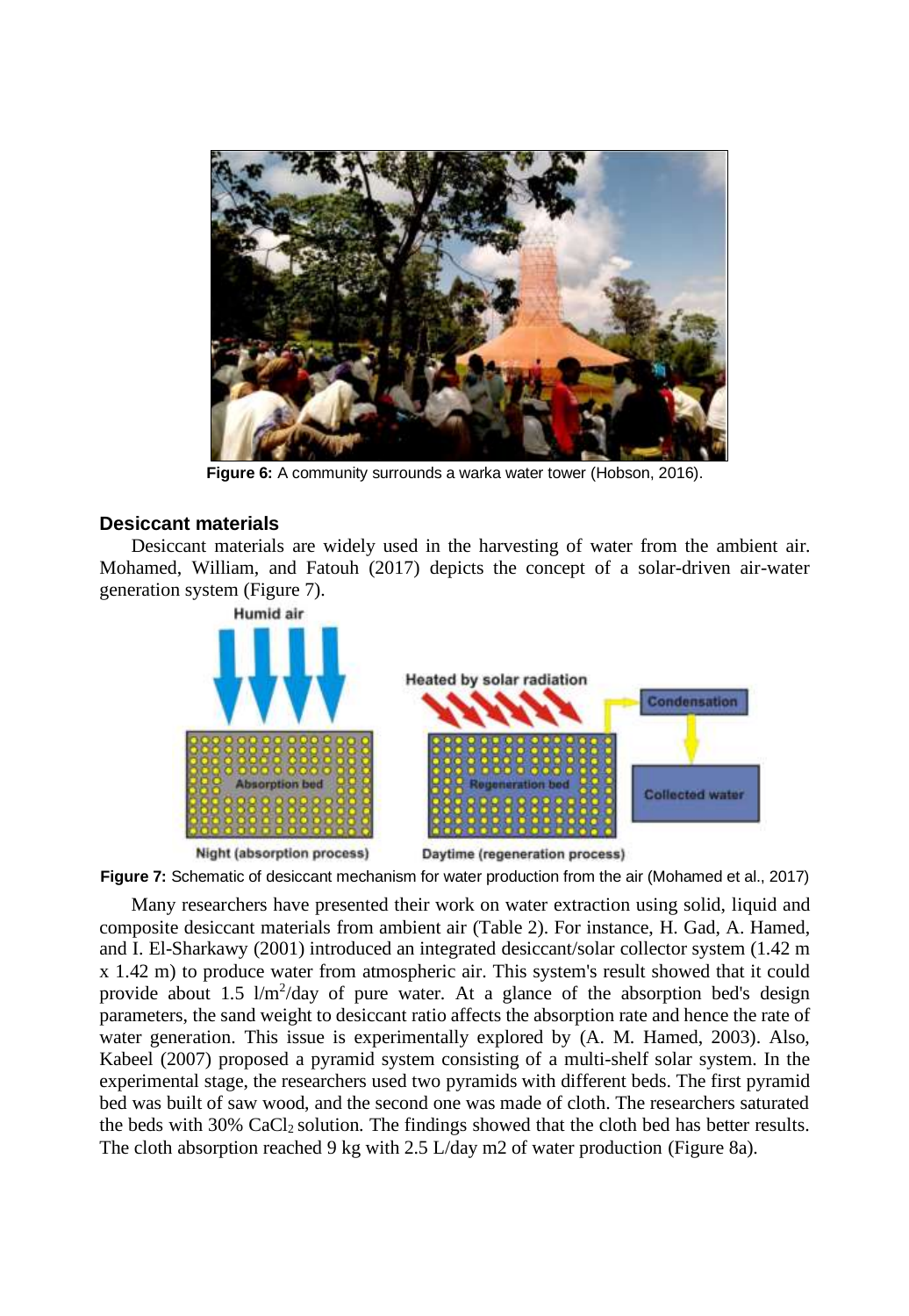

**Figure 8: (a)** proposed a pyramid system (Kabeel, 2007), **(b)** proposed (SGDBS) (Kumar & Yadav, 2015)

Ji, Wang, and Li (2007) used MCM-41, a highly efficient water-absorbent, as a hosting material with CaCl<sub>2</sub> as a desiccant to produce water from atmospheric air. This study's findings showed that the new composite material was a better absorber than silica gel, and it has a lower desorption temperature. Also, Ahmed M Hamed, Aly, and Zeidan (2011) introduced a desiccant/collector solar regenerator with an area of  $0.5m<sup>2</sup>$  for atmospheric water production in Saudi Arabia. The study used CaCl<sup>2</sup> (30% concentration) as a desiccant material and sand as a host bed. The findings showed that freshwater generated could be reached one  $1/m^2$ /day. Besides, (Kumar & Yadav, 2015) presented a solar glass desiccant box type system (SGDBS) to produce water from atmospheric air (Figure 8b). This system used the new composite material, including saw wood and CaCl2. The host material was the saw wood, while  $CaCl<sub>2</sub>$  was used as a hygroscopic salt. The experiments were used during day and night with different salt concentration for absorption and water production, and the best results were obtained for 60% concentration, and water production was 180 ml/kg. Also, Kumar and Yadav (2016) used Vermiculite/Saw wood floral foam (10 x 30 cm<sup>3)</sup> composite as a host material with different concentrations:  $9, 16, 23, 28, 33$  and  $37\%$  of CaCl<sub>2</sub> for extracting water from atmospheric air. The maximum amount of produced water was  $0.35 \text{ ml/cm}^3/\text{day}$  with 37% CaCl2 concentration, leading to 76.44% for system efficiency. Kumar and Yadav (2017) repeated all the previous steps by replacing Vermiculite/Saw wood composite as a host material. The maximum amount of water produced was 195 ml/kg/day using this composite.

William, Mohamed, and Fatouh (2015) designed a fibreglass trapezoidal prism, and they used solar energy for producing water from atmospheric air. This study increased the bed surface by making the collector with multi-shelves, and they used two types of host materials, namely cloth and sand, that were saturated with CaCl<sub>2</sub>. The percentage of  $30\%$  CaCl<sub>2</sub> concentration produced 2.32 and 1.23 kg/m<sup>2</sup>/day evaporated water for cloth and sand with a system efficiency of 2.93 and 17.76%, respectively. Also, Srivastava and Yadav (2018) collected water from air using a novel design of  $1.54m<sup>2</sup>$  Scheffler reflector experimentally. They investigated three absorber salts: CaCl<sub>2</sub> LiCl and LiBr with a 37% concentration and sand as a host material. The maximum production of  $CaCl<sub>2</sub>$ , LiCl and LiBr composites was 115 ml/day, 90 ml/day and 73 ml/day in 270 min, 330 min and 270 min, respectively, while the annual cost of production was \$0.53, \$0.71 and \$0.86. Besides, Wang et al. (2019) presented an interfacial solar heating system based on the salt-resistant GO-based aerogel. The study used a liquid-sorbent atmospheric water generator at a high concentration (CaCl<sub>2</sub>) 50 wt% solution). The results showed a clean water amount of  $(2.89 \text{ kg/m2/day})$  with about 70% RH through solar input only, and the desorption efficiency was up to 66.9%. Generally, harvesting water from atmospheric air using desiccant materials still under research. Different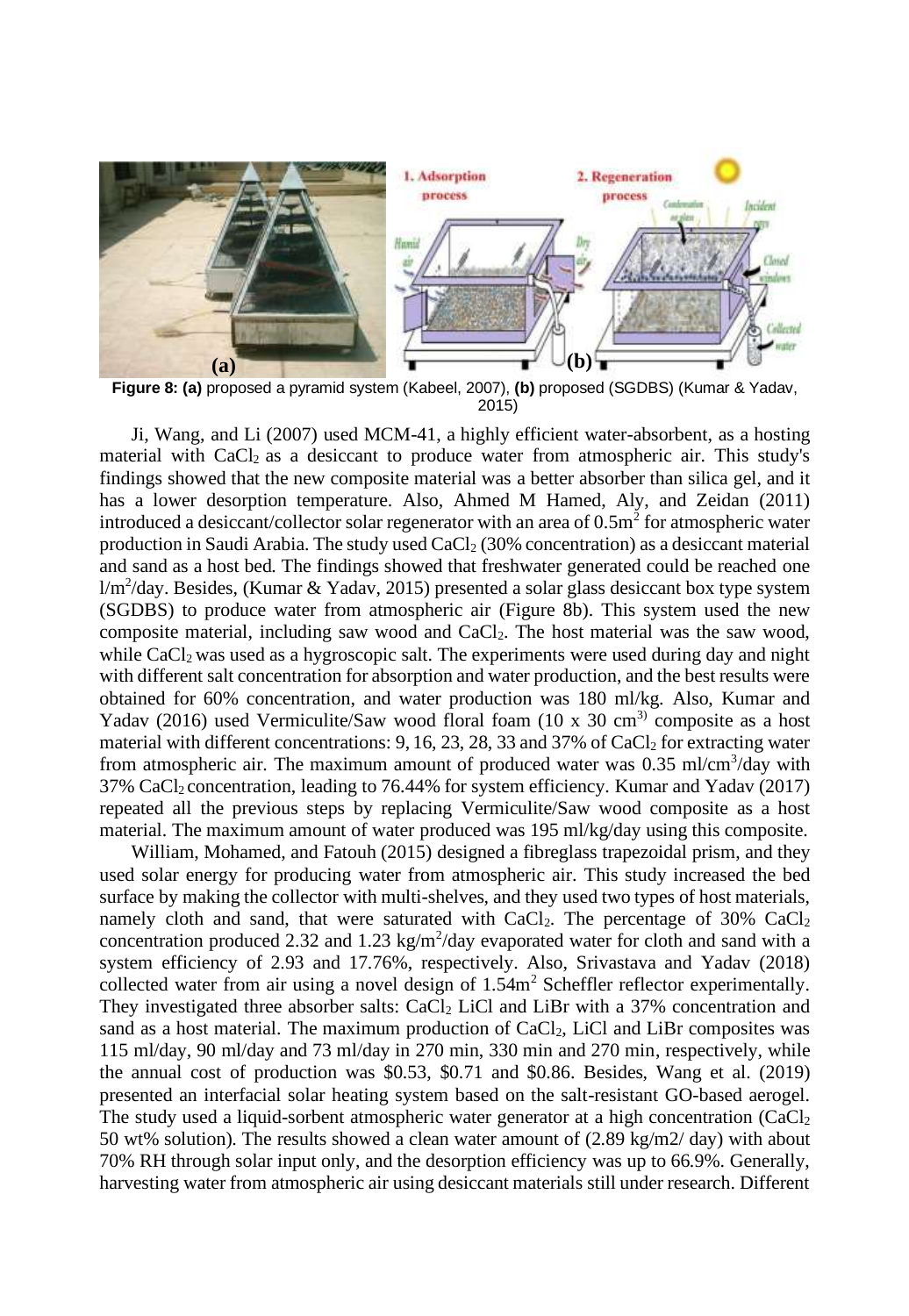parameters of desiccant properties and proper system design mainly affecting water productivity and system efficiency. Therefore, desiccants regenerative approach is considered as a promising solution for water supply in the tropical built environment.

| Reference              | <b>Location</b> | Procedure      | <b>Desiccant</b>                  | <b>Water production</b>              |
|------------------------|-----------------|----------------|-----------------------------------|--------------------------------------|
| (H. E. Gad, A. M.      | Egypt           | Experimental & | CaCl2/ corrugated cloth           | 1.5 $I/m^2/day$                      |
| Hamed, & I. I. El-     |                 | mathematical   |                                   |                                      |
| Sharkawy, 2001)        |                 |                |                                   |                                      |
| (Kabeel, 2007)         | Egypt           | Experimental   | CaCl <sub>2</sub> / saw wood      | 2.5 $1/m^2$ day                      |
| (Ji et al., 2007)      | China           | Experimental   | CaCl <sub>2</sub> /MCM-41         | 1.2 $kg/m^2$ day                     |
| (Ahmed M Hamed et al., | Saudi           | Experimental   | $CaCl2/$ sand                     | 1.0 $1/m^2$ day                      |
| 2011)                  | Arabia          |                |                                   |                                      |
| (Kumar & Yadav, 2015)  | India           | Experimental   | CaCl <sub>2</sub> /saw wood       | 180 ml/kg/day                        |
| (Kumar & Yadav, 2016)  | India           | Experimental   | CaCl <sub>2</sub> /floral foam    | 35 ml/cm $3/$ day                    |
| (Kumar & Yadav, 2017)  | India           | Experimental   | CaCl2/Vermiculite/Saw             | 195 ml/kg/day                        |
|                        |                 |                | wood                              |                                      |
| (William et al., 2015) | Egypt           | Experimental   | CaCl <sub>2</sub> /cloth          | Cloth = $2320$ gm/m <sup>2</sup>     |
|                        |                 |                |                                   | Sand = $1235gm/m2$                   |
| Srivastava and Yadav   | India           | Experimental   | LiCl, CaCl <sub>2</sub> and LiBr/ | LiCl = 90 ml/1.54m <sup>2</sup> /day |
| (2018)                 |                 |                | sand                              | $CaCl2 = 115$ ml/1.54m <sup>2</sup>  |
|                        |                 |                |                                   | /day                                 |
|                        |                 |                |                                   | LiBr = 73 ml/1.54m <sup>2</sup> /day |

**Table 2:** Atmospheric water harvesting systems using desiccant materials.

## **CHALLENGES IN THE IMPLEMENTATION OF AWG INTO TROPICAL BUILT ENVIRONMENT**

The lack of water resources has a detrimental effect on urban growth and residents' basic lives and has become one of the critical factors hindering social development (Hashim, Hudzori, Yusop, & Ho, 2013). Also, observational research into the efficiency of alternative water supply technologies is urgently needed to be carried out in the built environment in line with sustainability goals (Imteaz, Ahsan, & Shanableh, 2013).

Efforts to establish sustainable water supplies, in general, must be driven by a clear and integrated national strategy (Mourad, 2020). Through national water and climate change policy, RWH implementation must be integrated, institutionalised and updated. The development of RWH systems can be authentic and coordinated by enacting laws and promoting detailed directives. The costs of constructing, maintaining and using RWH are considerably higher than those for domestic water. A comparison of the cost of RWH with domestic water is needed for promoting the RWH system as an alternative to the water supply.

RWH might not be the most suitable option for alternate water supplies in the short term, but it will be possible to reduce water consumption. Consequently, creative technological methods to upgrade RWH into the new and existing buildings must also be implemented to make RWH an integral part of the water supply system. The tropical building envelope should be utilised to enhance sustainability. However, further quantitative investigations are needed in the tropics (Ariff, Ahmad, & Hussin, 2019).

The amount of water in the air ranges from one ml to more than 30 ml per cubic metre in hot, humid regions (Lehky, 2017). Passive dew condensation method could naturally be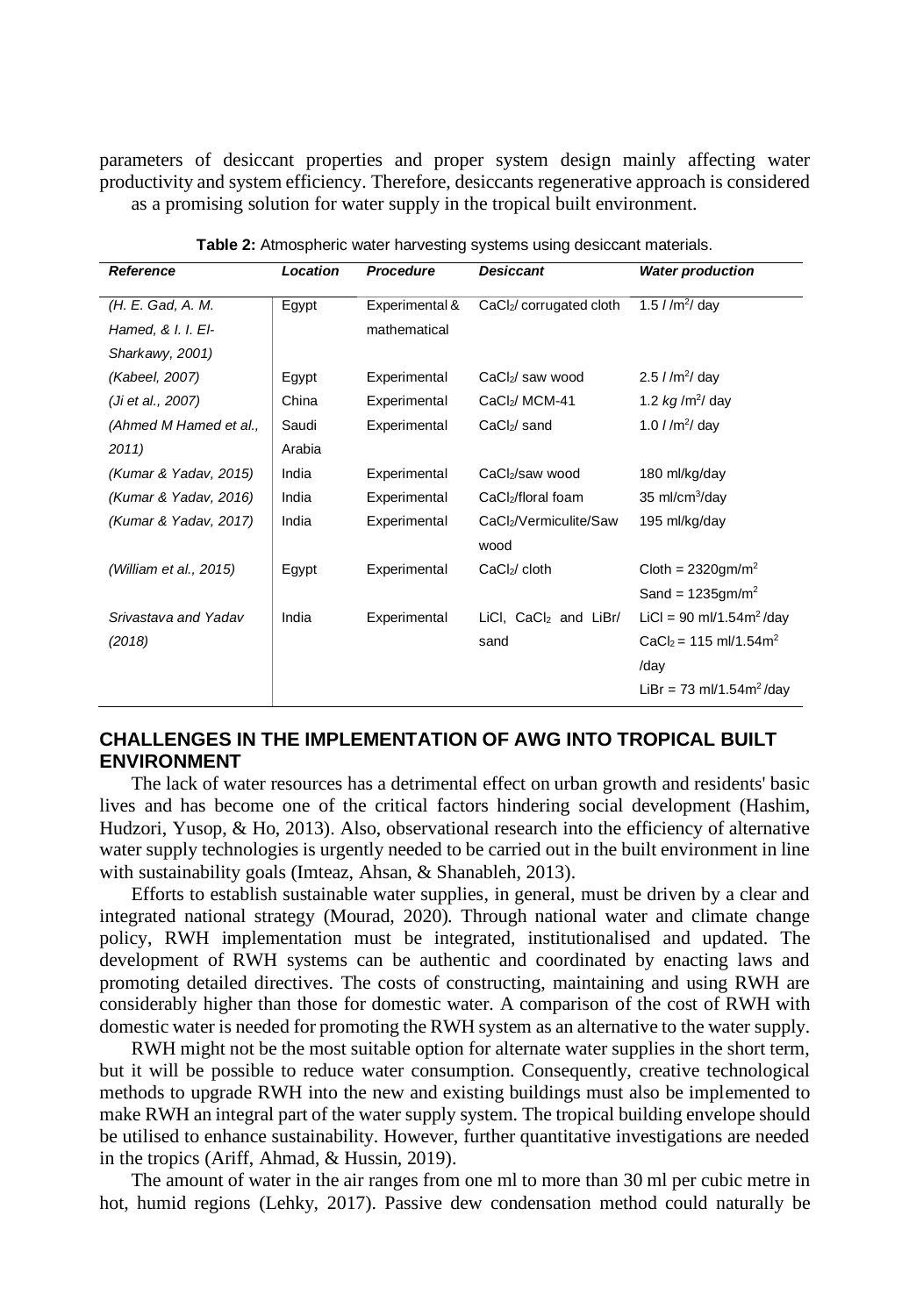implemented into tropical buildings for water collection from ambient air. Water yield from this method is limited and affected mainly by environmental conditions. However, radiative dew condensation systems could be integrated into RWH systems to provide an acceptable water amount. Besides, water vapour absorption into a hygroscopic substance is another effective way of collecting water in the built environment. Absorbers have a broad ability to bind water and can be transported easily. Without other air pollutants and odour, it selectively absorbs water vapour. Generally, this method could collect more water than dew condensation, especially in the tropical climate, which enjoys a high relative humidity (usually more than 90% during the night). In addition, integrating renewable energy such as solar panel (PV) or wind into those systems would increase the system efficiency and hence water yield. Also, fog collectors' projects presented themselves as an effective solution to overcome water shortage, especially in developing countries. Such a method could be adjusted to provide sufficient water for the built environment community. However, fog collection systems could be established only in specific tropical locations with regular fog occurrences and adequate wind speed.

A comprehensive awareness of the environmental changes and the resulting adjustment and mitigation of water resources is essential for sustainability development. Thus, an alternative, convenient and low-cost source of clean water for the tropical environment is increasingly required. Moisture harvesting systems do not replace traditional water systems that are accessible and sufficient, but where these alternatives are limited or costly, moisture harvesting systems may provide a sustainable source of tiny amounts of drinking water, especially during disaster events. Furthermore, in tropical or coastal regions which are warm and humid, atmospheric moisture harvesting should be more cost-effective. However, it cannot compete with the basic rainwater harvesting system (Sharan et al., 2011). Much testing and experience in the pilot projects are required before this technology can be sufficiently matured.

The topical built environment requires an effective way of collecting clean atmospheric water. This approach should be simple and reliable. It can work for a village or even households in small decentralised units without the need for costly piping systems. No fossil energy should be required. It should be easily sponsored and installed on-site from readily available materials even by uneducated people.

#### **CONCLUSION**

This study examined passive approaches and methods to produce water from the air in the tropical built environment. RWH and AWG were discussed to understand their potential, challenges and limitations to produce water on-site in the tropics. Even though RWH has emerged as a solution towards the water shortage problem, harvested water is polluted by microbiological contaminants and pathogenic organisms. Besides, RWH involves interconnected challenges, including environmental, political, economic, social and technological aspects. It is clear that there is an urgent need to introduce sustainable alternatives for water supply, such as AWG. For instance, fog collection might be applicable in high regions with 100% RH or near to oceans with a sufficient wind speed. The sorption/ desorption approach (desiccant materials) is highly recommended to produce water from the air in tropical buildings. Radiative dew condensation has a limited amount of produced water. Therefore, radiative dew condensation systems can be incorporated into the tropical building structure such as roofs and car parks in the future.

Furthermore, integrating renewable energy into either dew condensation or desiccant systems would increase water production with no effects on the tropical environment.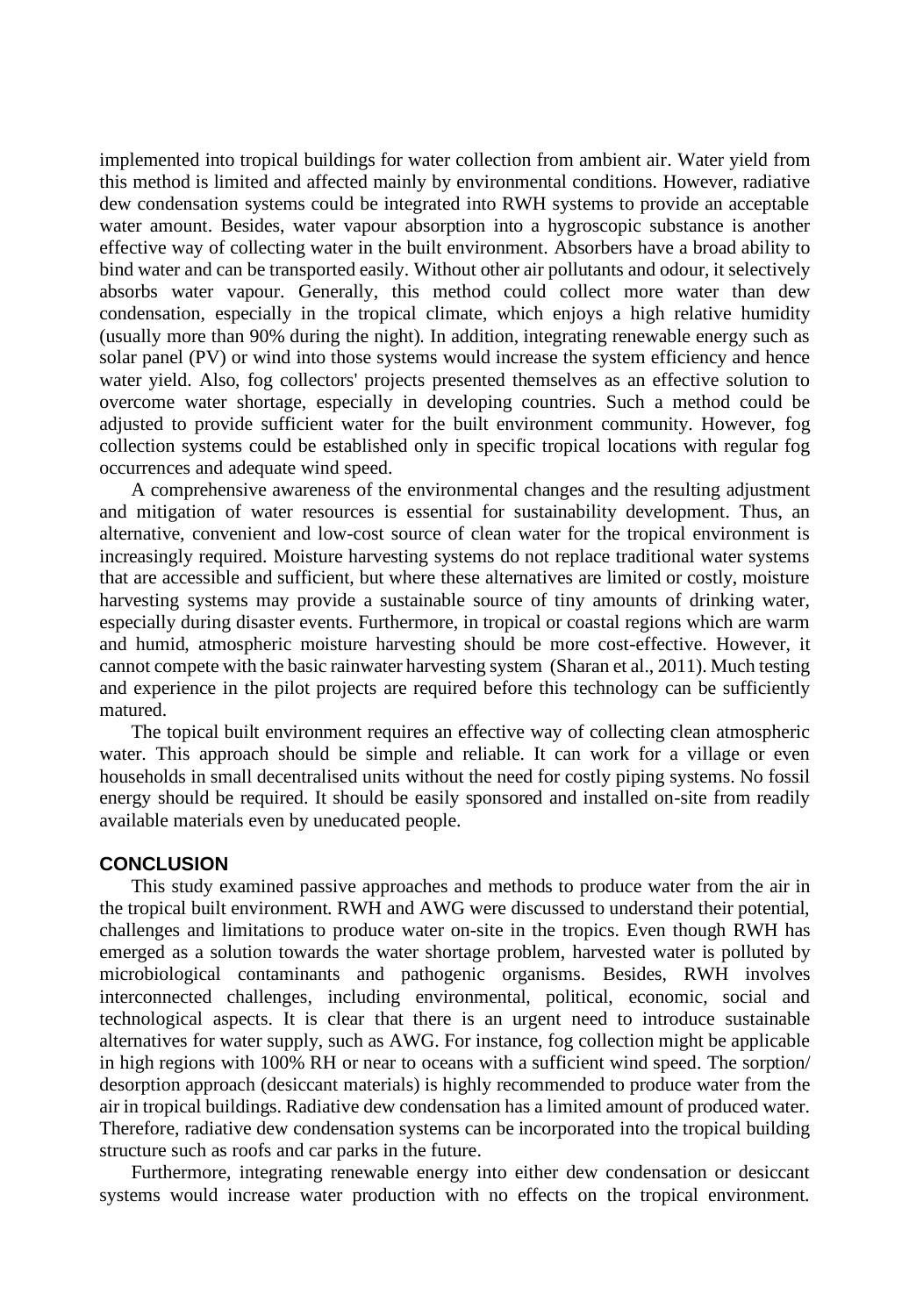Moreover, with more research, AWG can be more efficient and cost-effective in tropical buildings. Despite various challenges, this study highlighted the possibility of harvesting water sustainably from the atmosphere to supply clean drinking water to buildings in the tropical climate areas.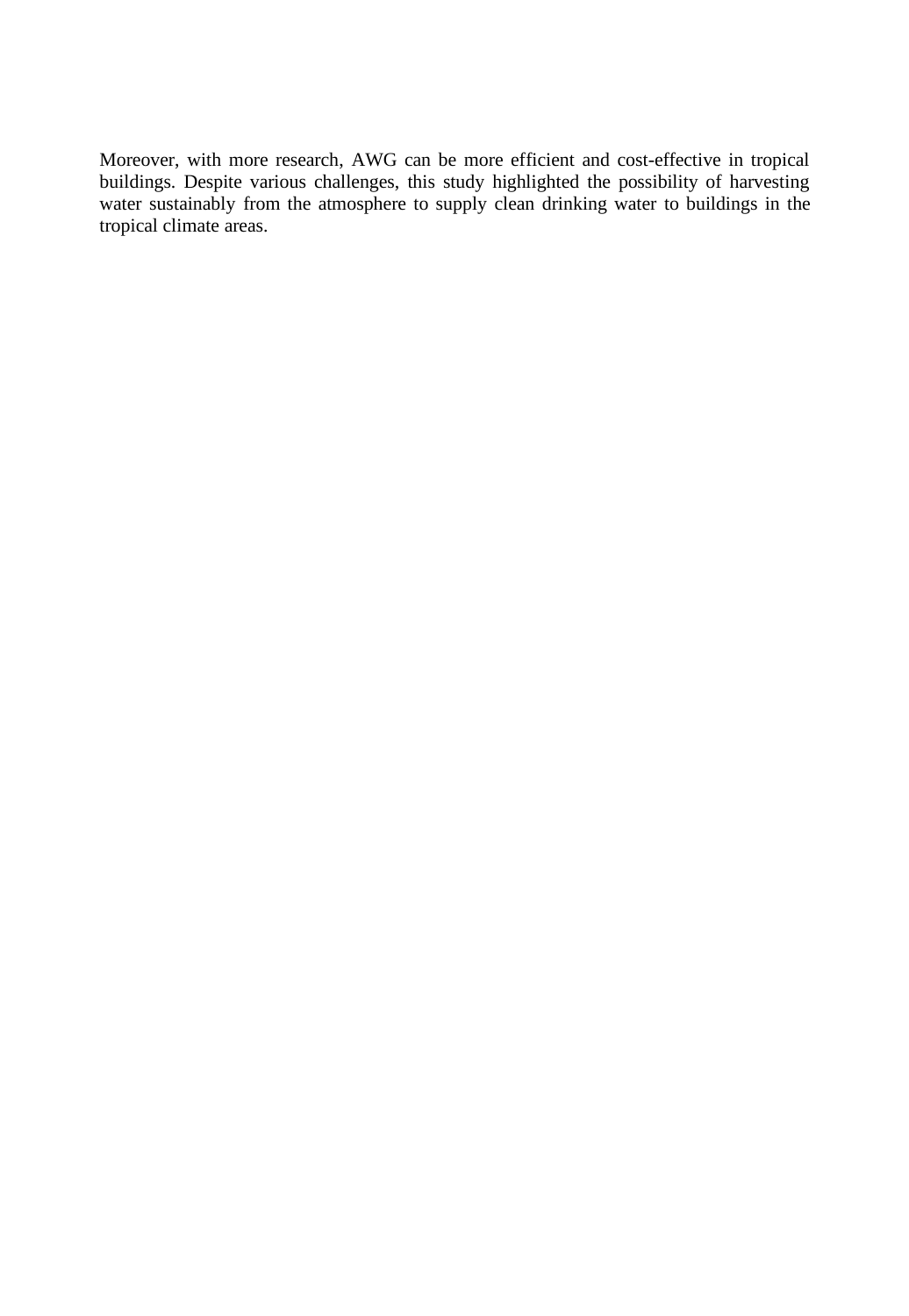## **REFERENCES**

- Abdul-Wahab, S. A., Al-Hinai, H., Al-Najar, K. A., & Al-Kalbani, M. S. (2007). Feasibility of fog water collection: a case study from Oman. *Journal of Water Supply: Research and Technology—AQUA, 56*(4), 275-280.
- Afshar, N. R., & Suhaimi, D. N. (2018). Climate change impact on water resources availability in Kuching Sarawak. *Malaysian Construction Research Journal, 5*(3 Special issue), 105-112. Retrieved from [https://www.scopus.com/inward/record.uri?eid=2-s2.0-](https://www.scopus.com/inward/record.uri?eid=2-s2.0-85059311061&partnerID=40&md5=9142e109c909610e1da69740b06d1899) [85059311061&partnerID=40&md5=9142e109c909610e1da69740b06d1899](https://www.scopus.com/inward/record.uri?eid=2-s2.0-85059311061&partnerID=40&md5=9142e109c909610e1da69740b06d1899)
- Alsharhan, A. S., & Rizk, Z. E. (2020). Overview on Global Water Resources. In A. S. Alsharhan & Z. E. Rizk (Eds.), *Water Resources and Integrated Management of the United Arab Emirates* (pp. 17-61). Cham: Springer International Publishing.
- Ariff, A. A. A., Ahmad, S. S., & Hussin, M. A. (2019). Green envelope as an architectural strategy for an energy efficient library. *Malaysian Construction Research Journal, 8*(3 Special Issue), 1-12. Retrieved from [https://www.scopus.com/inward/record.uri?eid=2](https://www.scopus.com/inward/record.uri?eid=2-s2.0-85081552286&partnerID=40&md5=e7f6d9e9bd9ba34765c75fe17c2e5c99) [s2.0-85081552286&partnerID=40&md5=e7f6d9e9bd9ba34765c75fe17c2e5c99](https://www.scopus.com/inward/record.uri?eid=2-s2.0-85081552286&partnerID=40&md5=e7f6d9e9bd9ba34765c75fe17c2e5c99)
- Baguma, D., Loiskandl, W., Darnhofer, I., Jung, H., & Hauser, M. (2010). Knowledge of measures to safeguard harvested rainwater quality in rural domestic households. *Journal of water and health, 8*(2), 334-345.
- Batisha, A. F. (2015). Feasibility and sustainability of fog harvesting. *Sustainability of Water Quality and Ecology, 6*, 1-10. doi[:https://doi.org/10.1016/j.swaqe.2015.01.002](https://doi.org/10.1016/j.swaqe.2015.01.002)
- Biggs, E. M., Boruff, B., Bruce, E., Duncan, J., Haworth, B. J., Duce, S., . . . McNeill, K. (2014). *Environmental livelihood security in Southeast Asia and Oceania: a waterenergy-food-livelihoods nexus approach for spatially assessing change. White paper*: IWMI.
- Biswas, A. K., & Seetharam, K. E. (2008). Achieving Water Security for Asia. *International Journal of Water Resources Development, 24*(1), 145-176. doi:10.1080/07900620701760556
- Bradshaw, A. J. (2016). *Water Harvesting Methods and the Built Environment: The Role of Architecture in Providing Water Security.* (Master of Architecture). University of Nevada, Las Vegas. (5-1-2016)
- Campisano, A., Butler, D., Ward, S., Burns, M. J., Friedler, E., DeBusk, K., . . . Han, M. (2017). Urban rainwater harvesting systems: Research, implementation and future perspectives. *Water Research, 115*, 195-209. doi[:http://dx.doi.org/10.1016/j.watres.2017.02.056](http://dx.doi.org/10.1016/j.watres.2017.02.056)
- Carvajal, D., Minonzio, J.-G., Casanga, E., Muñoz, J., Aracena, A., Montecinos, S., & Beysens, D. (2018). Roof-integrated dew water harvesting in Combarbalá, Chile. *Journal of Water Supply: Research and Technology—AQUA, 67*(4), 357-374.
- Chang, M., McBroom, M. W., & Beasley, R. S. (2004). Roofing as a source of nonpoint water pollution. *Journal of environmental management, 73*(4), 307-315.
- Craig, R. K. (2009). Water supply, desalination, climate change, and energy policy. *Pac. McGeorge Global Bus. & Dev. LJ, 22*, 225.
- DeNicola, E., Aburizaiza, O. S., Siddique, A., Khwaja, H., & Carpenter, D. O. (2015). Climate change and water scarcity: the case of Saudi Arabia. *Annals of global health, 81*(3), 342- 353.
- Domènech, L., Heijnen, H., & Saurí, D. (2012). Rainwater harvesting for human consumption and livelihood improvement in rural Nepal: benefits and risks. *Water and Environment Journal, 26*(4), 465-472.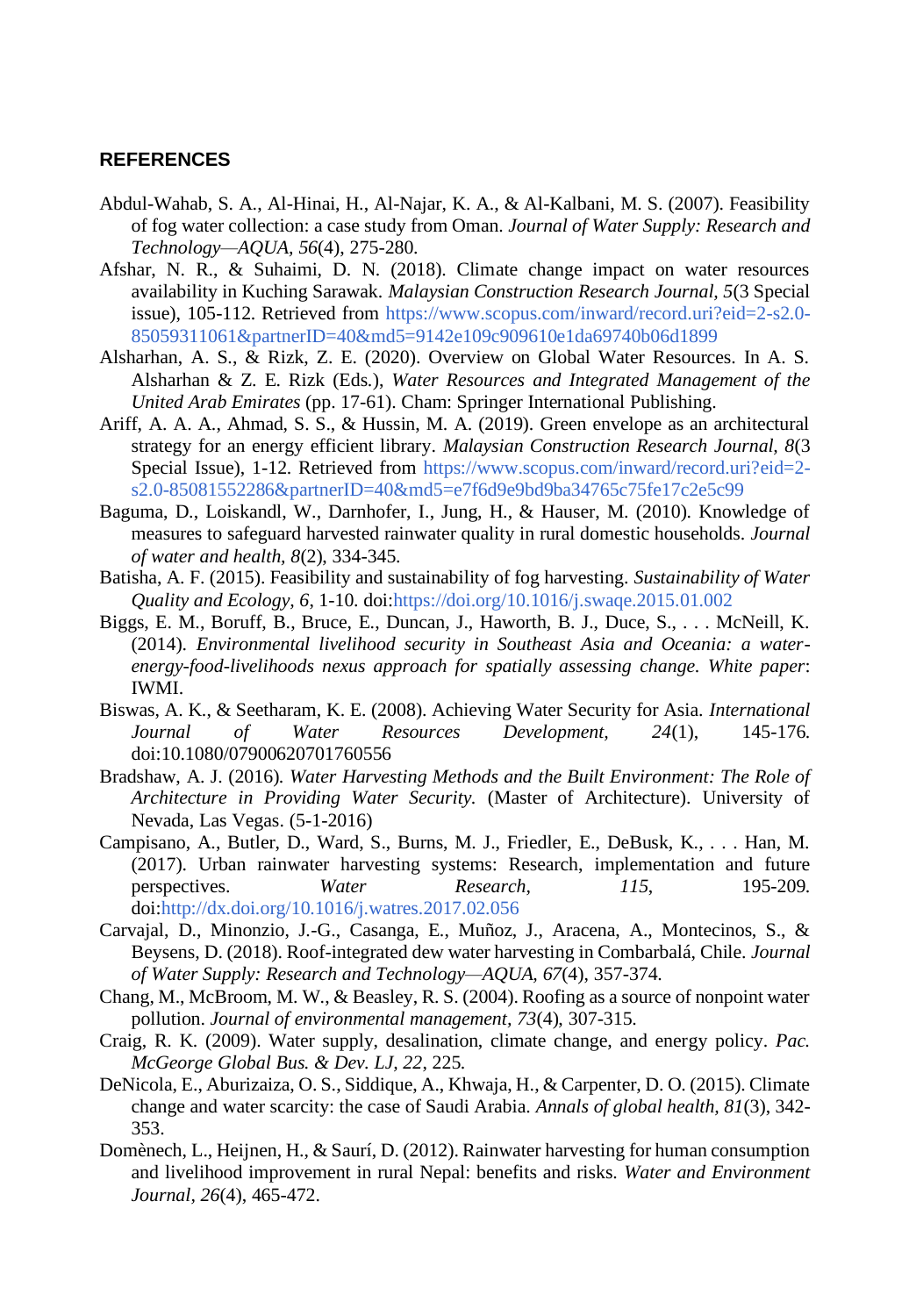- Ern Lee, K., Mokhtar, M., Mohd Hanafiah, M., Abdul Halim, A., & Badusah, J. (2016). Rainwater harvesting as an alternative water resource in Malaysia: potential, policies and development. *Journal of Cleaner Production*. doi:10.1016/j.jclepro.2016.03.060
- Eslami, M., Tajeddini, F., & Etaati, N. (2018). Thermal analysis and optimisation of a system for water harvesting from humid air using thermoelectric coolers. *Energy Conversion and Management, 174*, 417-429. doi[:https://doi.org/10.1016/j.enconman.2018.08.045](https://doi.org/10.1016/j.enconman.2018.08.045)
- Farreny, R., Morales-Pinzón, T., Guisasola, A., Taya, C., Rieradevall, J., & Gabarrell, X. (2011). Roof selection for rainwater harvesting: quantity and quality assessments in Spain. *Water Research, 45*(10), 3245-3254.
- Fessehaye, M., Abdul-Wahab, S. A., Savage, M. J., Kohler, T., Gherezghiher, T., & Hurni, H. (2014). Fog-water collection for community use. *Renewable and Sustainable Energy Reviews, 29*, 52-62.
- FogQuest. (2020). Sustainable Water Solutions,. Retrieved from [http://www.fogquest.org/,](http://www.fogquest.org/) Access date: December 6, 2020
- Gad, H., Hamed, A., & El-Sharkawy, I. (2001). Application of a solar desiccant/collector system for water recovery from atmospheric air. *Renewable Energy, 22*(4), 541-556. Retrieved from the state of the state of the state of the state of the state of the state of the state of the state of the state of the state of the state of the state of the state of the state of the state of the state of

<https://www.sciencedirect.com/science/article/pii/S0960148100001129?via%3Dihub> [https://ac.els-cdn.com/S0960148100001129/1-s2.0-S0960148100001129-](https://ac.els-cdn.com/S0960148100001129/1-s2.0-S0960148100001129-main.pdf?_tid=9fbef01a-7248-48b4-89f4-6b3d11f8d047&acdnat=1534328423_4ba9a8ae7006608ee3eb2f3aa45606d7)

[main.pdf?\\_tid=9fbef01a-7248-48b4-89f4-](https://ac.els-cdn.com/S0960148100001129/1-s2.0-S0960148100001129-main.pdf?_tid=9fbef01a-7248-48b4-89f4-6b3d11f8d047&acdnat=1534328423_4ba9a8ae7006608ee3eb2f3aa45606d7)

[6b3d11f8d047&acdnat=1534328423\\_4ba9a8ae7006608ee3eb2f3aa45606d7](https://ac.els-cdn.com/S0960148100001129/1-s2.0-S0960148100001129-main.pdf?_tid=9fbef01a-7248-48b4-89f4-6b3d11f8d047&acdnat=1534328423_4ba9a8ae7006608ee3eb2f3aa45606d7)

- Gad, H. E., Hamed, A. M., & El-Sharkawy, I. I. (2001). Application of a solar desiccant/collector system for water recovery from atmospheric air. *Renewable Energy, 22*(4), 541-556. doi:10.1016/S0960-1481(00)00112-9
- Hafizi Md Lani, N., Yusop, Z., & Syafiuddin, A. (2018). A review of rainwater harvesting in Malaysia: Prospects and challenges. *Water, 10*(4), 506.
- Hamed, A. M. (2003). Experimental investigation on the natural absorption on the surface of sandy layer impregnated with liquid desiccant. *Renewable Energy, 28*(10), 1587-1596. doi:10.1016/S0960-1481(03)00005-3
- Hamed, A. M., Aly, A. A., & Zeidan, E.-S. B. (2011). Application of solar energy for recovery of water from atmospheric air in climatic zones of Saudi Arabia. *Natural Resources, 2*(01), 8.
- Hashim, H., Hudzori, A., Yusop, Z., & Ho, W. (2013). Simulation based programming for optimisation of large-scale rainwater harvesting system: Malaysia case study. *Resources, Conservation and Recycling, 80*, 1-9.
- Haut, B., Mays, L., Han, M., Passchier, C., & Angelakis, A. (2015). Evolution of rainwater harvesting in urban areas through the millennia. *Water and heritage: material, conceptual and spiritual connections*, 37-56.
- Helmreich, B., & Horn, H. (2009). Opportunities in rainwater harvesting. *Desalination, 248*(1-3), 118-124.
- Hobson, B. (2016). Arturo Vittori's Warka Water towers harvest clean drinking water from the air. Retrieved from [https://www.dezeen.com/2016/11/10/video-interview-arturo](https://www.dezeen.com/2016/11/10/video-interview-arturo-vittori-warka-water-tower-ethiopia-sustainable-clean-drinking-water-movie/)[vittori-warka-water-tower-ethiopia-sustainable-clean-drinking-water-movie/,](https://www.dezeen.com/2016/11/10/video-interview-arturo-vittori-warka-water-tower-ethiopia-sustainable-clean-drinking-water-movie/) 6.1.2021
- Imteaz, M. A., Ahsan, A., & Shanableh, A. (2013). Reliability analysis of rainwater tanks using daily water balance model: Variations within a large city. *Resources, Conservation and Recycling, 77*, 37-43.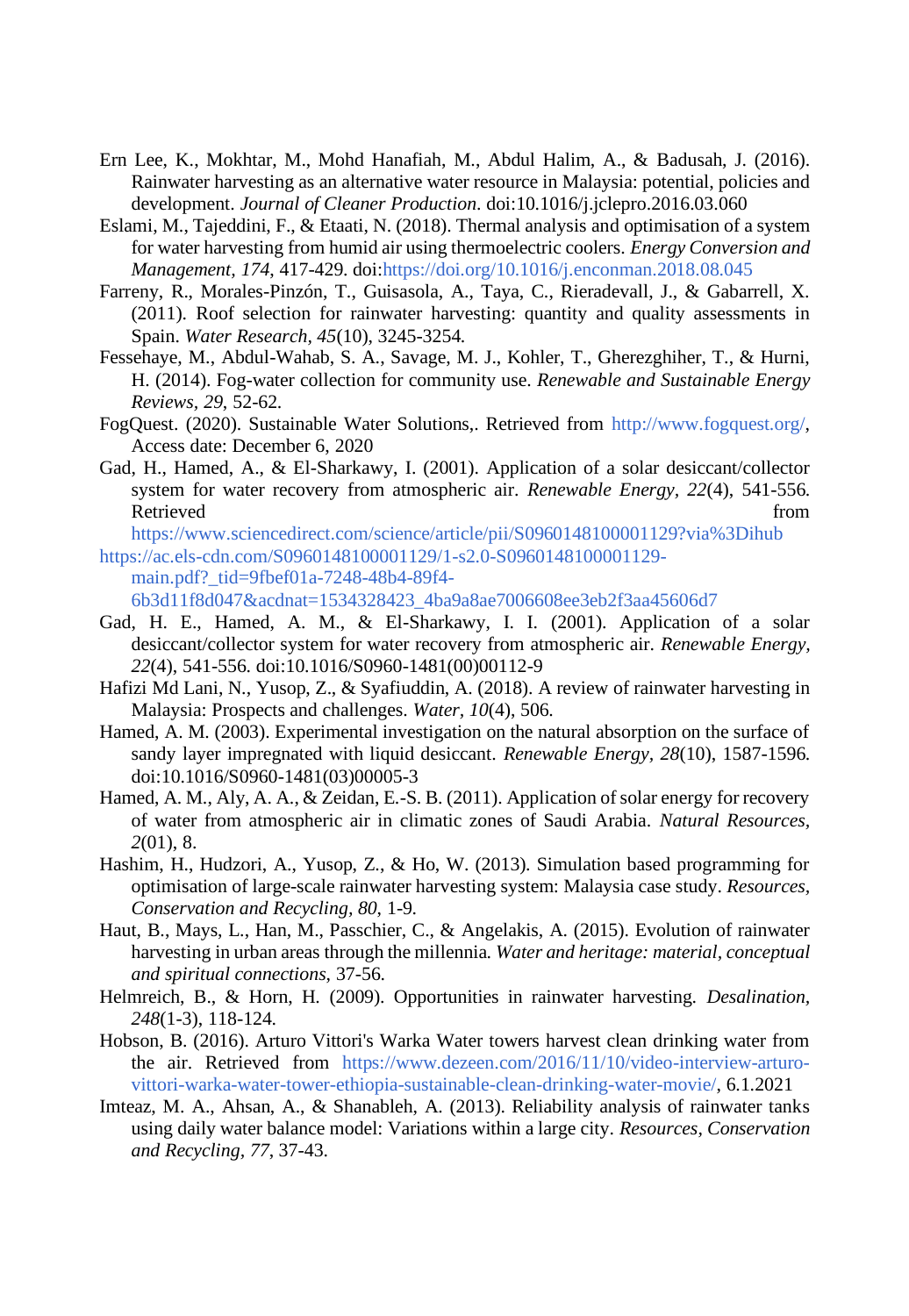- Islam, M. A., Akber, M. A., Rahman, M. A., Islam, M. A., & Kabir, M. P. (2019). Evaluation of harvested rainwater quality at primary schools of southwest coastal Bangladesh. *Environmental Monitoring and Assessment, 191*(2). doi:10.1007/s10661-019-7217-6
- Ji, J. G., Wang, R. Z., & Li, L. X. (2007). New composite adsorbent for solar-driven fresh water production from the atmosphere. *Desalination, 212*(1-3), 176-182. doi:10.1016/j.desal.2006.10.008
- Joustra, C. M., & Yeh, D. H. (2015). Framework for net-zero and net-positive building water cycle management. *Building Research & Information, 43*(1), 121-132.
- Kabeel, A. E. (2007). Water production from air using multi-shelves solar glass pyramid system. *Renewable Energy, 32*(1), 157-172. doi:10.1016/j.renene.2006.01.015
- Khalil, B., Adamowski, J., Shabbir, A., Jang, C., Rojas, M., Reilly, K., & Ozga-Zielinski, B. (2016). A review: dew water collection from radiative passive collectors to recent developments of active collectors. *Sustainable Water Resources Management, 2*(1), 71- 86. doi:10.1007/s40899-015-0038-z
- Kumar, M., & Yadav, A. (2015). Experimental investigation of solar powered water production from atmospheric air by using composite desiccant material "CaCl2/saw wood". *Desalination, 367*, 216-222.
- Kumar, M., & Yadav, A. (2016). Solar-driven technology for freshwater production from atmospheric air by using the composite desiccant material "CaCl 2/floral foam". *Environment, development and sustainability, 18*(4), 1151-1165.
- Kumar, M., & Yadav, A. (2017). Composite desiccant material "CaCl2/Vermiculite/Saw wood": a new material for fresh water production from atmospheric air. *Applied Water Science, 7*(5), 2103-2111.
- Larrain, H., Velásquez, F., Cereceda, P., Espejo, R., Pinto, R., Osses, P., & Schemenauer, R. (2002). Fog measurements at the site "Falda Verde" north of Chañaral compared with other fog stations of Chile. *Atmospheric Research, 64*(1-4), 273-284.
- Lee, K. E., Mokhtar, M., Hanafiah, M. M., Halim, A. A., & Badusah, J. (2016). Rainwater harvesting as an alternative water resource in Malaysia: potential, policies and development. *Journal of Cleaner Production, 126*, 218-222.
- Lehky, P. (2017). Extraction of water from air. In: Google Patents.
- Lorenzo, T. E., & Kinzig, A. P. (2020). Double Exposures: Future Water Security across Urban Southeast Asia. *Water, 12*(1), 116.
- MacQuarrie, K., Pokhrel, A., Shrestha, Y., Osses, P., Schemenauer, R., Vitez, F., . . . Taylor, R. (2001). *R. 2001. Results from a high elevation fog water supply project in Nepal.* Paper presented at the Proceedings of the 2nd International Conference on Fog and Fog Collection.
- Mancosu, N., Snyder, R. L., Kyriakakis, G., & Spano, D. (2015). Water Scarcity and Future Challenges for Food Production. *Water, 7*, 975-992. doi:10.3390/w7030975
- Marcotullio, P. J. (2007). Urban water-related environmental transitions in Southeast Asia. *Sustainability Science, 2*(1), 27-54. doi:10.1007/s11625-006-0019-0
- Marzol, M. V., Sánchez, J. L., & Yanes, A. (2011). Meteorological patterns and fog water collection in Morocco and the Canary Islands. *Erdkunde*, 291-303.
- Meran, G., Siehlow, M., & von Hirschhausen, C. (2021). Water Availability: A Hydrological View. In G. Meran, M. Siehlow, & C. von Hirschhausen (Eds.), *The Economics of Water: Rules and Institutions* (pp. 9-21). Cham: Springer International Publishing.
- Mohamed, M., William, G., & Fatouh, M. (2017). Solar energy utilisation in water production from humid air. *Solar Energy, 148*, 98-109.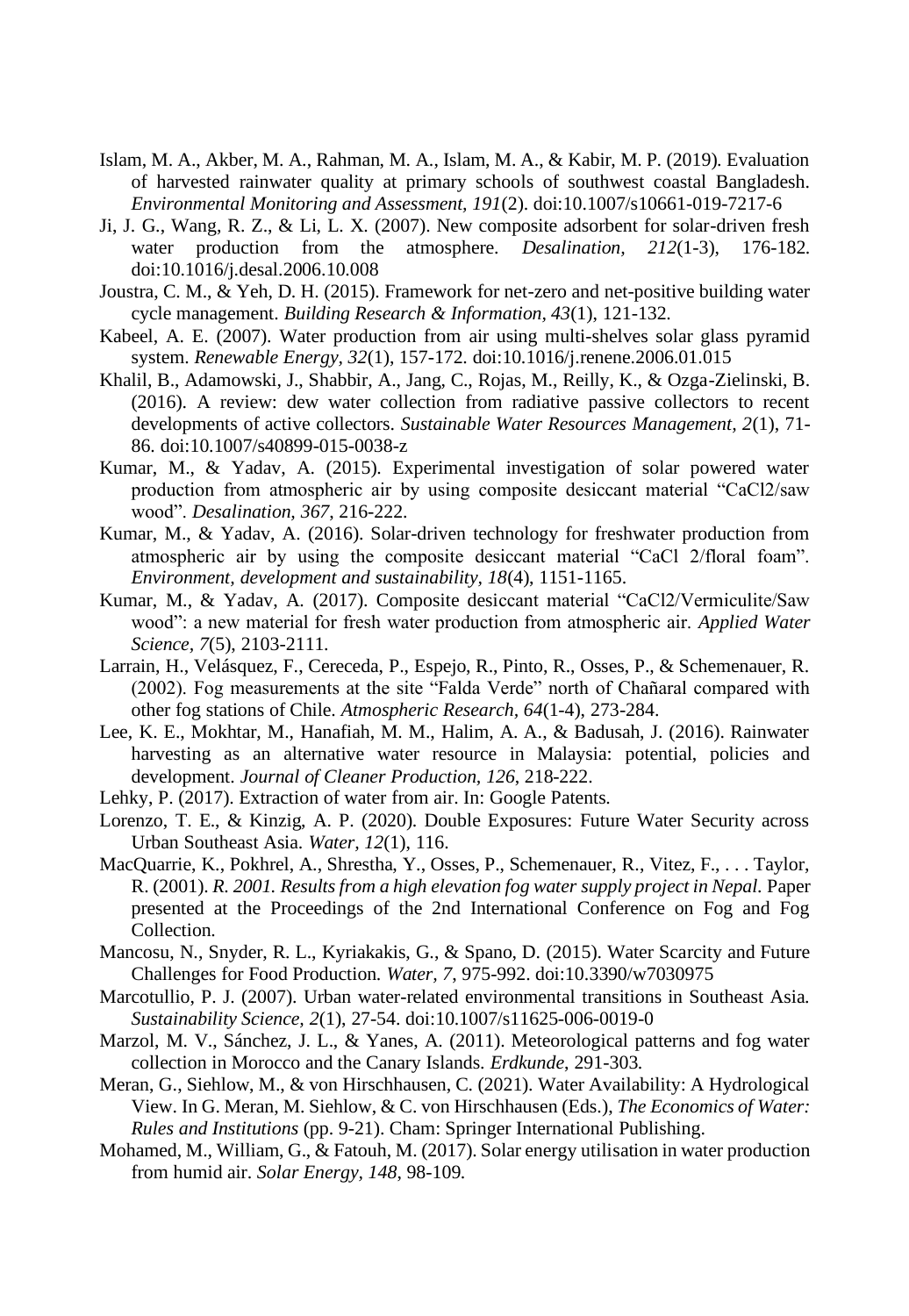- Montecinos, S., Carvajal, D., Cereceda, P., & Concha, M. (2018). Collection efficiency of fog events. *Atmospheric Research, 209*, 163-169. doi[:https://doi.org/10.1016/j.atmosres.2018.04.004](https://doi.org/10.1016/j.atmosres.2018.04.004)
- Mourad, K. A. (2020). A Water Compact for Sustainable Water Management. *Sustainability, 12*(18), 7339.
- Neibaur, E. E. (2015). Sustainability Analysis of Domestic Rainwater Harvesting Systems for Current and Future Water Security in Rural Mexico.
- Notaro, V., Liuzzo, L., & Freni, G. (2016). Reliability analysis of rainwater harvesting systems in southern Italy. *Procedia Engineering, 162*, 373-380.
- Olivier, J., & De Rautenbach, C. (2002). The implementation of fog water collection systems in South Africa. *Atmospheric Research, 64*(1-4), 227-238.
- Park, K.-C., Chhatre, S. S., Srinivasan, S., Cohen, R. E., & McKinley, G. H. (2013). Optimal Design of Permeable Fiber Network Structures for Fog Harvesting. *Langmuir, 29*(43), 13269-13277. doi:10.1021/la402409f
- Quaghebeur, W., Mulhern, R. E., Ronsse, S., Heylen, S., Blommaert, H., Potemans, S., . . . Terrazas García, J. (2019). Arsenic contamination in rainwater harvesting tanks around Lake Poopó in Oruro, Bolivia: An unrecognised health risk. *Science of the total environment, 688*, 224-230. doi[:https://doi.org/10.1016/j.scitotenv.2019.06.126](https://doi.org/10.1016/j.scitotenv.2019.06.126)
- Santos, C., & Taveira-Pinto, F. (2013). Analysis of different criteria to size rainwater storage tanks using detailed methods. *Resources, Conservation and Recycling, 71*, 1-6.
- Schemenauer, R. S., Cereceda, P., & Osses, P. (2003). *The complementary aspects of projects to collect rain, fog and dew.* Paper presented at the XI th International Conference on Rainwater Catchment System.
- Schets, F., Italiaander, R., Van Den Berg, H., & de Roda Husman, A. (2010). Rainwater harvesting: quality assessment and utilisation in The Netherlands. *Journal of water and health, 8*(2), 224-235.
- Sharan, G. (2011). Harvesting Dew with Radiation Cooled Condensers to Supplement Drinking Water Supply in Semi-arid. *International Journal for Service Learning in Engineering, Humanitarian Engineering and Social Entrepreneurship, 6*(1), 130-150. doi:10.24908/ijsle.v6i1.3188
- Sharan, G., Clus, O., Singh, S., Muselli, M., & Beysens, D. (2011). A very large dew and rain ridge collector in the Kutch area (Gujarat, India). *Journal of Hydrology, 405*(1-2), 171- 181.
- Shi, W., Anderson, M. J., Tulkoff, J. B., Kennedy, B. S., & Boreyko, J. B. (2018). Fog Harvesting with Harps. *ACS Applied Materials & Interfaces, 10*(14), 11979-11986. doi:10.1021/acsami.7b17488
- SILVA, J. A. (2019). Climate change. Progress on the United Nations sustainable development goals 6 and 7. *Revista ESPACIOS, 40*(28).
- Sivaram, P., Mande, A. B., Premalatha, M., & Arunagiri, A. (2020). Investigation on a building-integrated passive solar energy technology for air ventilation, clean water and power. *Energy Conversion and Management, 211*, 112739.
- Srivastava, S., & Yadav, A. (2018). Water generation from atmospheric air by using composite desiccant material through fixed focus concentrating solar thermal power. *Solar Energy, 169*, 302-315.
- Tian, Y., Zhu, P., Tang, X., Zhou, C., Wang, J., Kong, T., . . . Wang, L. (2017). Large-scale water collection of bioinspired cavity-microfibers. *Nature communications, 8*(1), 1080. doi:10.1038/s41467-017-01157-4